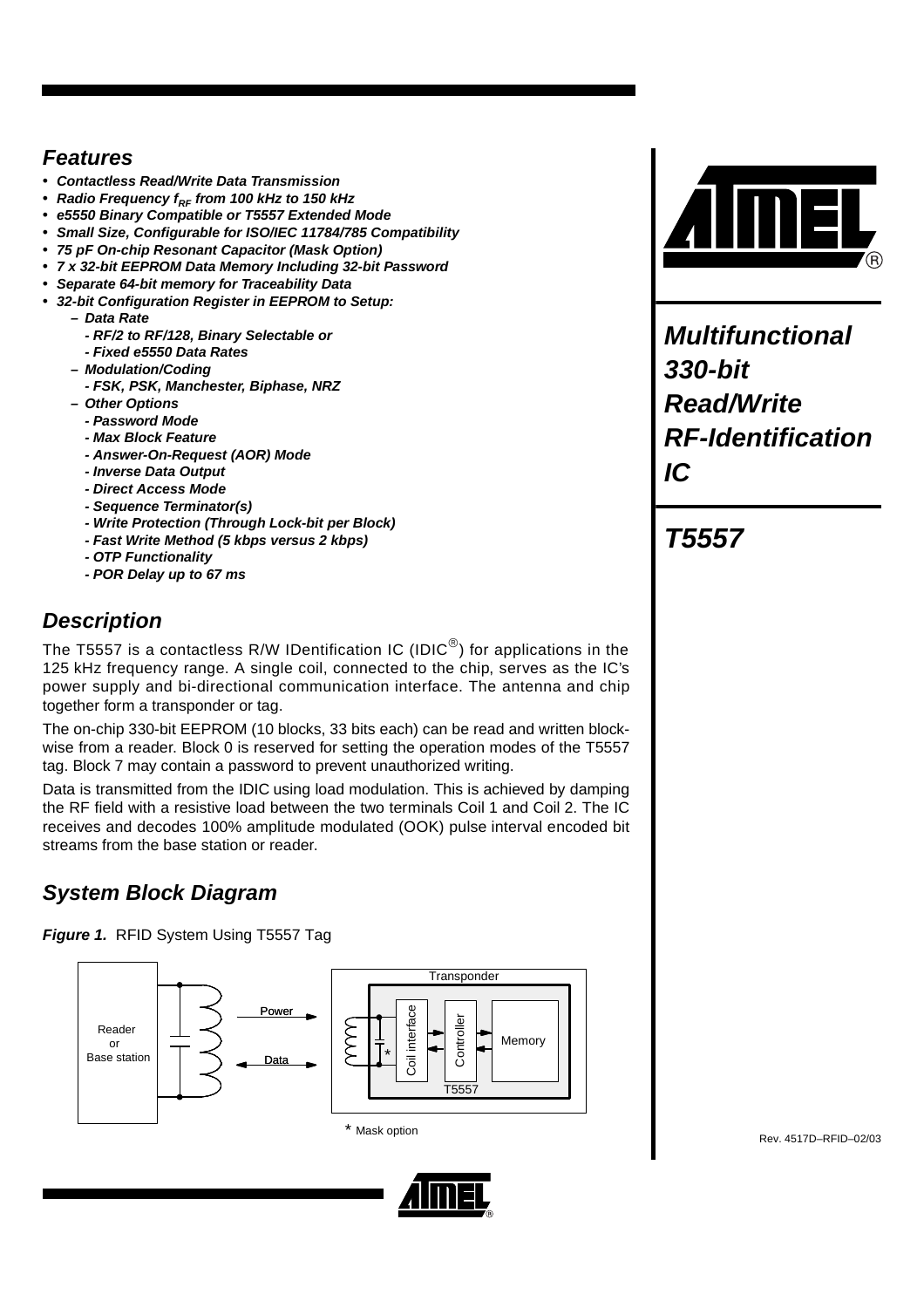

# *T5557 – Building Blocks*

*Figure 2.* Block Diagram



| <b>Analog Front End (AFE)</b> | The AFE includes all circuits which are directly connected to the coil. It generates the<br>IC's power supply and handles the bi-directional data communication with the reader. It<br>consists of the following blocks: |
|-------------------------------|--------------------------------------------------------------------------------------------------------------------------------------------------------------------------------------------------------------------------|
|                               | Rectifier to generate a DC supply voltage from the AC coil voltage<br>Clock extractor<br>$\bullet$                                                                                                                       |
|                               | Switchable load between Coil 1/Coil 2 for data transmission from tag to the reader<br>$\bullet$<br>Field gap detector for data transmission from the base station to the tag<br><b>ESD protection circuitry</b><br>٠     |
| <b>Data-rate Generator</b>    | The data rate is binary programmable to operate at any data rate between RF/2 and<br>RF/128 or equal to any of the fixed e5550/e5551 and T5554 bitrates (RF/8, RF/16,<br>RF/32, RF/40, RF/50, RF/64, RF/100 and RF/128). |
| <b>Write Decoder</b>          | This function decodes the write gaps and verifies the validity of the data stream<br>according to the Atmel e555x write method (pulse interval encoding).                                                                |
| <b>HV Generator</b>           | This on-chip charge pump circuit generates the high voltage required for programming<br>of the EEPROM.                                                                                                                   |
| <b>DC Supply</b>              | Power is externally supplied to the IDIC via the two coil connections. The IC rectifies and<br>regulates this RF source and uses it to generate its supply voltage.                                                      |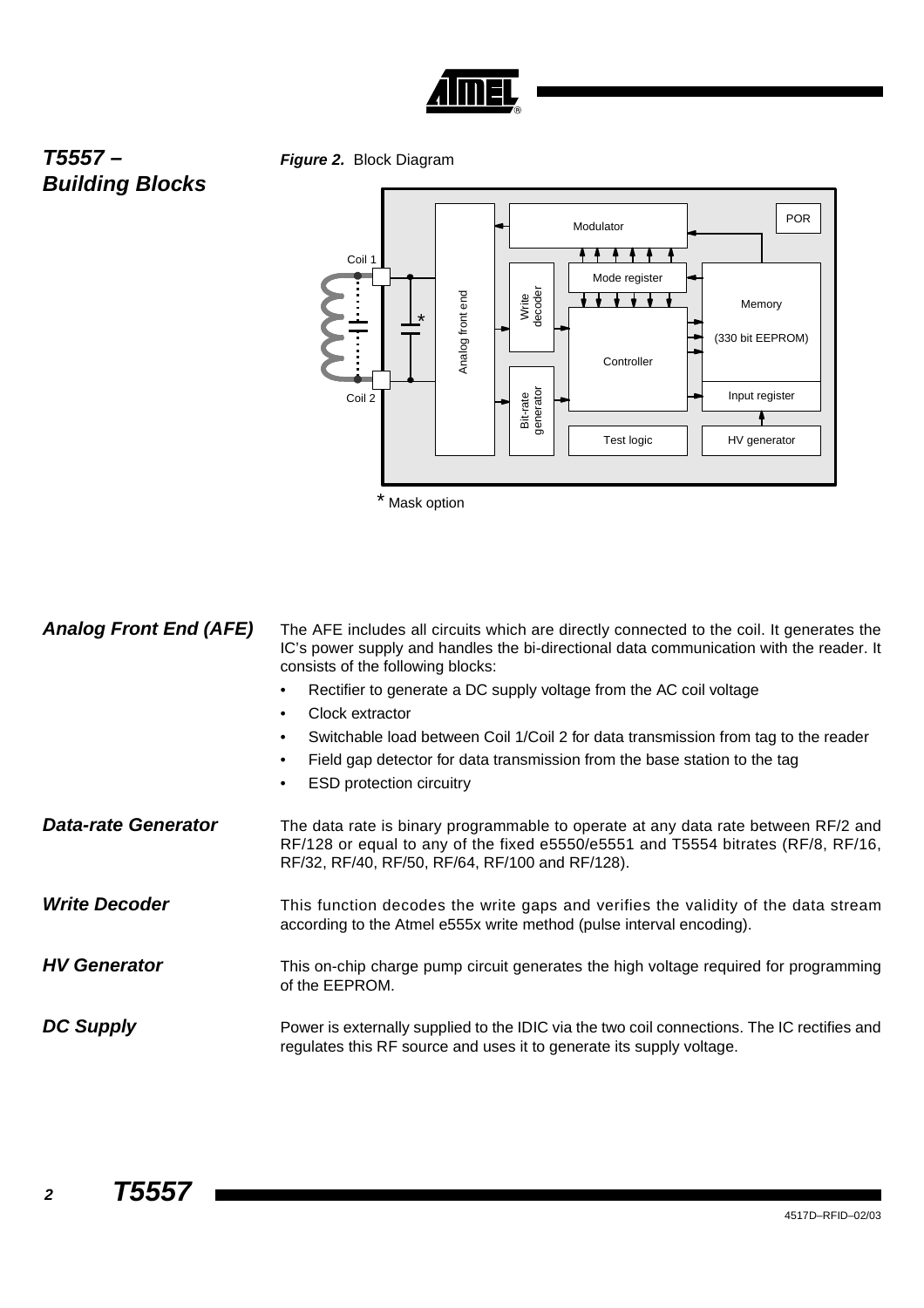| <b>Power-On Reset (POR)</b> | This circuit delays the IDIC functionality until an acceptable voltage threshold has been<br>reached.                                                                                                                                                                                                                                                                                                                                                                                                                                 |
|-----------------------------|---------------------------------------------------------------------------------------------------------------------------------------------------------------------------------------------------------------------------------------------------------------------------------------------------------------------------------------------------------------------------------------------------------------------------------------------------------------------------------------------------------------------------------------|
| <b>Clock Extraction</b>     | The clock extraction circuit uses the external RF signal as its internal clock source.                                                                                                                                                                                                                                                                                                                                                                                                                                                |
| <b>Controller</b>           | The control-logic module executes the following functions:<br>Load-mode register with configuration data from EEPROM block 0 after power-on<br>and also during reading<br>Control memory access (read, write)<br>٠<br>Handle write data transmission and write error modes<br>٠<br>The first two bits of the reader to tag data stream are the opcode, e.g., write, direct<br>٠<br>access or reset<br>In password mode, the 32 bits received after the opcode are compared with the<br>$\bullet$<br>password stored in memory block 7 |
| <b>Mode Register</b>        | The mode register stores the configuration data from the EEPROM block 0. It is<br>continually refreshed at the start of every block read and (re-)loaded after any POR<br>event or reset command. On delivery the mode register is preprogrammed with the<br>value '0014 8000'h which corresponds to continuous read of block 0, Manchester<br>coded, RF/64.                                                                                                                                                                          |

## *Figure 3.* Block 0 Configuration Mapping – e5550 Compatibility Mode

|      |    | $\overline{2}$                                                                                                                        | 3 | 4 | 5        | 6           | 7 | 8 | 9        | 10           | 11          | 12 |                 |   |   | 13 14 15 16 17 18 19 20 |   |                   |          |   |   |                   | 21 22 23 24           |      | 25 26 27 28  |      |   |             | 29 30 31 32 |   |       |
|------|----|---------------------------------------------------------------------------------------------------------------------------------------|---|---|----------|-------------|---|---|----------|--------------|-------------|----|-----------------|---|---|-------------------------|---|-------------------|----------|---|---|-------------------|-----------------------|------|--------------|------|---|-------------|-------------|---|-------|
|      |    | 0<br>1                                                                                                                                | 1 | 0 | $\Omega$ | $\mathbf 0$ | 0 | 0 | $\Omega$ | $\Omega$     | $\mathbf 0$ |    |                 |   | 0 |                         |   |                   |          |   |   |                   |                       | 0    |              |      |   |             | 0           | 0 |       |
|      |    | <b>Safer Key</b>                                                                                                                      |   |   |          |             |   |   |          |              |             |    | <b>Data</b>     |   |   |                         |   | <b>Modulation</b> |          |   |   | <b>PSK-</b>       | $\boldsymbol{\alpha}$ |      |              | MAX- |   |             |             |   |       |
| 氙    |    | Note 1), 2)                                                                                                                           |   |   |          |             |   |   |          |              |             |    | <b>Bit Rate</b> |   |   |                         |   |                   |          |   |   | <b>CF</b>         | Q                     |      | <b>BLOCK</b> |      | Š |             |             |   | delay |
| Lock |    |                                                                                                                                       |   |   |          |             |   |   |          | RF/8         |             | 0  | 0               | 0 |   |                         |   |                   |          |   | 0 | 0                 |                       | RF/2 |              |      |   | Terminator  |             |   | POR   |
|      |    |                                                                                                                                       |   |   |          |             |   |   |          | <b>RF/16</b> |             | 0  | 0               |   |   |                         |   |                   |          |   | 0 | 1                 |                       | RF/4 |              |      |   |             |             |   |       |
|      |    |                                                                                                                                       |   |   |          |             |   |   |          | <b>RF/32</b> |             | 0  | 1               | 0 |   |                         |   |                   |          |   |   | 0                 |                       | RF/8 |              |      |   |             |             |   |       |
| 0    |    | Unlocked                                                                                                                              |   |   |          |             |   |   |          | <b>RF/40</b> |             | 0  | 1               | 1 |   |                         |   |                   |          |   |   | 1                 |                       | Res. |              |      |   |             |             |   |       |
|      |    | Locked                                                                                                                                |   |   |          |             |   |   |          | <b>RF/50</b> |             |    | 0               | 0 |   | $\Omega$                | 0 | 0                 | $\Omega$ | 0 |   | <b>Direct</b>     |                       |      |              |      |   | ST-Sequence |             |   |       |
|      |    |                                                                                                                                       |   |   |          |             |   |   |          | <b>RF/64</b> |             |    | 0               | 1 |   | 0                       | Ω | O                 | 0        |   |   | PSK <sub>1</sub>  |                       |      |              |      |   |             |             |   |       |
|      |    |                                                                                                                                       |   |   |          |             |   |   |          | RF/100       |             |    |                 | 0 |   | 0                       |   |                   |          | 0 |   | PSK <sub>2</sub>  |                       |      |              |      |   |             |             |   |       |
|      |    |                                                                                                                                       |   |   |          |             |   |   |          | RF/128       |             | -1 | 1               | 1 |   | O)                      |   | 0                 |          |   |   | PSK <sub>3</sub>  |                       |      |              |      |   |             |             |   |       |
|      |    |                                                                                                                                       |   |   |          |             |   |   |          |              |             |    |                 |   |   | 0                       | O |                   | 0        | 0 |   | FSK1              |                       |      |              |      |   |             |             |   |       |
|      |    |                                                                                                                                       |   |   |          |             |   |   |          |              |             |    |                 |   |   | 0                       |   |                   | 0        |   |   | FSK <sub>2</sub>  |                       |      |              |      |   |             |             |   |       |
|      |    |                                                                                                                                       |   |   |          |             |   |   |          |              |             |    |                 |   |   | 0                       |   |                   |          | 0 |   | FSK <sub>1a</sub> |                       |      |              |      |   |             |             |   |       |
|      |    |                                                                                                                                       |   |   |          |             |   |   |          |              |             |    |                 |   |   | 0                       |   |                   |          |   |   | FSK <sub>2a</sub> |                       |      |              |      |   |             |             |   |       |
|      |    |                                                                                                                                       |   |   |          |             |   |   |          |              |             |    |                 |   |   | 0                       |   | 0                 | 0        | 0 |   |                   | Manchester            |      |              |      |   |             |             |   |       |
|      |    |                                                                                                                                       |   |   |          |             |   |   |          |              |             |    |                 |   |   |                         |   | 0                 | 0        | 0 |   |                   | Biphase('50)          |      |              |      |   |             |             |   |       |
|      |    |                                                                                                                                       |   |   |          |             |   |   |          |              |             |    |                 |   |   | 1                       |   | 0                 | 0        | 0 |   |                   | Reserved              |      |              |      |   |             |             |   |       |
|      | 2) | 1) If Master Key = 6 then test mode write commands are ignored<br>If Master Key $\leq$ 6 or 9 then extended function mode is disabled |   |   |          |             |   |   |          |              |             |    |                 |   |   |                         |   |                   |          |   |   |                   |                       |      |              |      |   |             |             |   |       |

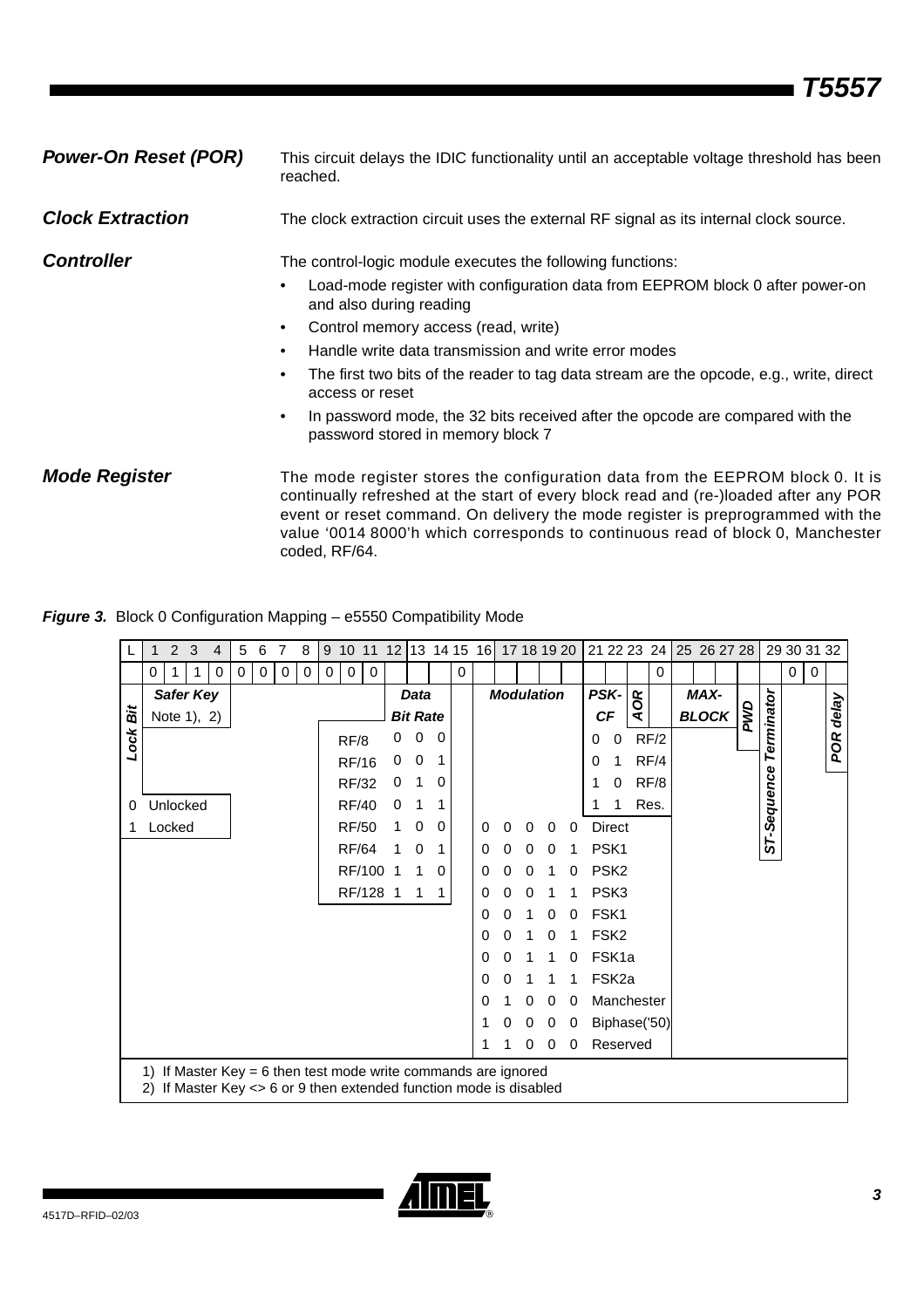

**Modulator** The modulator consists of data encoders for the following basic types of modulation:

*Table 1.* Types of e5550-compatible Modulation Modes

| <b>Mode</b>                        | <b>Direct Data Output</b>                 |                                         |               |  |  |  |  |  |  |  |
|------------------------------------|-------------------------------------------|-----------------------------------------|---------------|--|--|--|--|--|--|--|
| $FSK1a$ <sup>(1)</sup>             | <b>FSK/8-/5</b>                           | $'0' = rf/8$ :                          | $'1' = rf/5$  |  |  |  |  |  |  |  |
| $FSK2a$ <sup>(1)</sup>             | FSK/8-/10                                 | $'0' = rf/8$ :                          | $'1' = rf/10$ |  |  |  |  |  |  |  |
| $FSK1$ $(1)$                       | <b>FSK/5-/8</b>                           | $'0' = rf/5$ :                          | $'1' = rf/8$  |  |  |  |  |  |  |  |
| $FSK2$ <sup><math>(1)</math></sup> | FSK/10-/8                                 | $'0' = rf/10$ ;                         | $1' = rf/8$   |  |  |  |  |  |  |  |
| PSK <sub>1</sub> <sup>(2)</sup>    | Phase change when input changes           |                                         |               |  |  |  |  |  |  |  |
| PSK <sub>2<math>(2)</math></sub>   |                                           | Phase change on bit clock if input high |               |  |  |  |  |  |  |  |
| PSK3 $(2)$                         |                                           | Phase change on rising edge of input    |               |  |  |  |  |  |  |  |
| Manchester                         | $'0'$ = falling edge, $'1'$ = rising edge |                                         |               |  |  |  |  |  |  |  |
| <b>Biphase</b>                     | '1' creates an additional mid-bit change  |                                         |               |  |  |  |  |  |  |  |
| NRZ                                | $'1'$ = damping on, $'0'$ = damping off   |                                         |               |  |  |  |  |  |  |  |

Notes: 1. A common multiple of bitrate and FSK frequencies is recommended.

2. In PSK mode the selected data rate has to be an integer multiple of the PSK sub-carrier frequency.

**Memory** The memory is a 330-bit EEPROM, which is arranged in 10 blocks of 33 bits each. All 33 bits of a block, including the lock bit, are programmed simultaneously.

> Block 0 of page 0 contains the mode/configuration data, which is not transmitted during regular-read operations. Block 7 of page 0 may be used as a write protection password.

> Bit 0 of every block is the lock bit for that block. Once locked, the block (including the lock bit itself) is not re-programmable through the RF field again.

> Blocks 1 and 2 of page 1 contain traceability data and are transmitted with the modulation parameters defined in the configuration register after the opcode '11' is issued by the reader (see [Figure 11\)](#page-8-0). These tracebility data blocks are programmed and locked by Atmel.

### *Figure 4.* Memory Map

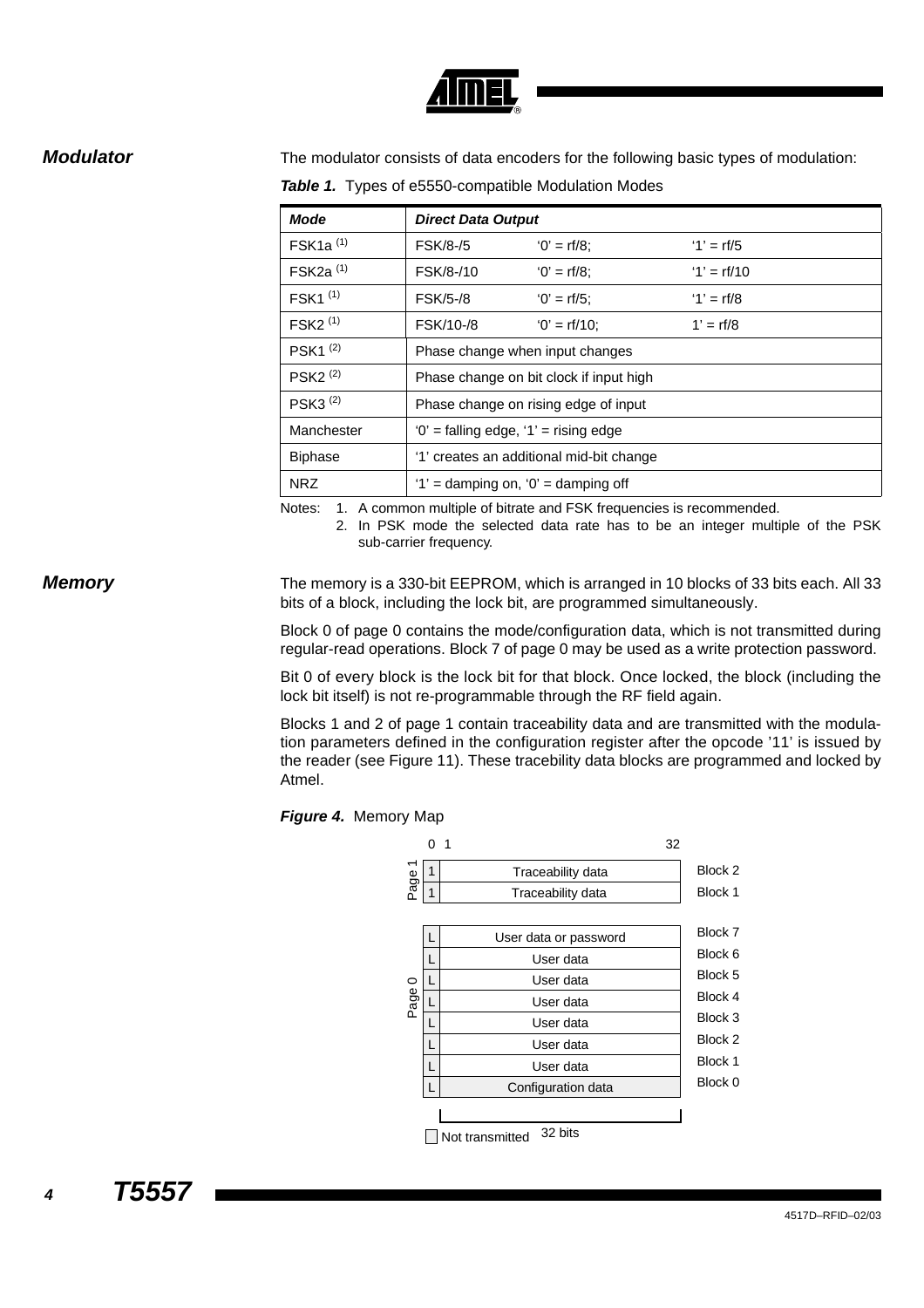## *Traceability Data Structure*

Blocks 1 and 2 of page 1 contain the traceability data and are programmed and locked by Atmel during production testing. The most significant byte of block 1 is fixed to 'E0'hex, the allocation class (ACL) as defined in ISO/IEC 15963-1. The second byte is therefore defined as the manufacturer's ID of Atmel (= '15'hex). The following 8 bits are used as IC reference byte (ICR - Bits 47 to 40). The 3 most significant bits define the IC and/or foundry version of the T5557. The lower 5 bits are by default reset  $(=00)$  as the Atmel standard value. Other values may be assigned on request to high volume customers as tag issuer identification.

The lower 40 bits of the data encode the traceability information of Atmel and conform to a unique numbering system. These 40 data bits are divided in two sub-groups, a 5-digit lot ID number, the binary wafer number (5 bit) concatenated with the sequential die number per wafer.





| ACL   | Allocation class as defined in $ISO/IEC$ 15963-1 = E0h                        |
|-------|-------------------------------------------------------------------------------|
| MFC.  | Manufacturer code of Atmel Corporation as defined in ISO/IEC 7816-6 = 15h     |
| ICR.  | IC reference of silicon and/or tag manufacturer                               |
|       | Top 3 bits define IC revision                                                 |
|       | Lower 5 bits may contain a customer ID code on request                        |
| MSN   | Manufacturer serial number consists of:                                       |
| LotID | 5-digit lot number, e.g., '38765'                                             |
| DPW   | 20 bits encoded as sequential die per wafer number (with top 5 bits = wafer#) |

## *Operating the T5557*

## *Initialization and POR Delay*

The Power-On-Reset (POR) circuit remains active until an adequate voltage threshold has been reached. This in turn triggers the default start-up delay sequence. During this configuration period of about 192 field clocks, the T5557 is initialized with the configuration data stored in EEPROM block 0. During initialization of the configuration block 0, all T55570x variants the load damping is active permanently (see [Figure 10\)](#page-8-1). The T55571x types (without damping option) achieve a longer read range based on the lower activation field strength.

If the POR-delay bit is reset, no additional delay is observed after the configuration period. Tag modulation in regular-read mode will be observed about 3 ms after entering the RF field. If the POR delay bit is set, the T5557 remains in a permanent damping state until 8190 internal field clocks have elapsed.

 $T_{\text{INIT}}$  = (192 + 8190  $\times$  POR delay)  $\times$   $T_{\text{C}}$   $\approx$  67 ms ;  $T_{\text{C}}$  = 8 µs at 125 kHz

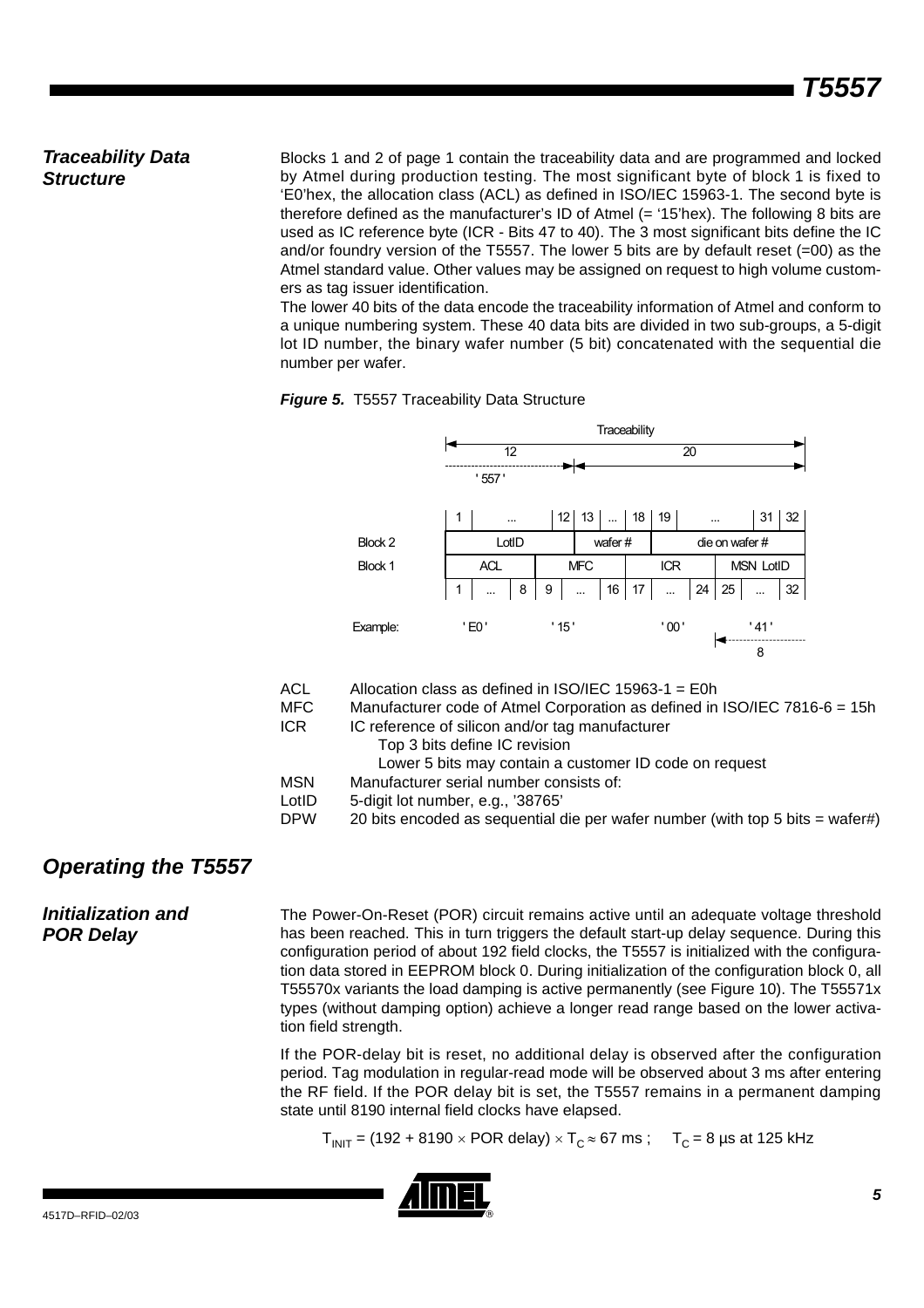

Any field gap occurring during this initialization phase will restart the complete sequence. After this initialization time the T5557 enters regular-read mode and modulation starts automatically using the parameters defined in the configuration register.

*Tag to Reader Communication* During normal operation, the data stored within the EEPROM is cycled and the Coil 1, Coil 2 terminals are load modulated. This resistive load modulation can be detected at the reader module.

**Regular-read Mode** In regular-read mode data from the memory is transmitted serially, starting with block 1, bit 1, up to the last block (e.g., 7), bit 32. The last block which will be read is defined by the mode parameter field MAXBLK in EEPROM block 0. When the data block addressed by MAXBLK has been read, data transmission restarts with block 1, bit 1.

> The user may limit the cyclic datastream in regular-read mode by setting the MAXBLK between 0 and 7 (representing each of the 8 data blocks). If set to 7, blocks 1 through 7 can be read. If set to 1, only block 1 is transmitted continously. If set to 0, the contents of the configuration block (normally not transmitted) can be read. In the case of MAXBLK = 0 or 1, regular-read mode can not be distinguished from block-read mode.

| <b>Figure 6.</b> Examples for Different MAADLK Settings |                 |         |         |         |         |         |
|---------------------------------------------------------|-----------------|---------|---------|---------|---------|---------|
| $MAXBLK = 5$                                            | $\Omega$        | Block 1 | Block 4 | Block 5 | Block 1 | Block 2 |
|                                                         | Loading block 0 |         |         |         |         |         |
| $MAXBLK = 2$                                            | $\mathbf 0$     | Block 1 | Block 2 | Block 1 | Block 2 | Block 1 |
|                                                         | Loading block 0 |         |         |         |         |         |
|                                                         |                 |         |         |         |         |         |

## *Figure 6.* Examples for Different MAXBLK Settings

 $|0|$ 

 $MAXBLK = 0$ Loading block 0

Every time the T5557 enters regular- or block-read mode, the first bit transmitted is a logical '0'. The data stream starts with block 1, bit 1, continues through MAXBLK, bit 32, and cycles continuously if in regular-read mode .

Block 0 | Block 0 | Block 0 | Block 0 | Block 0

- Note: This behavior is different from the original e555x and helps to decode PSK-modulated data.
- **Block-read Mode** With the direct access command, the addressed block is repetitively read only. This mode is called block-read mode. Direct access is entered by transmitting the page access opcode ('10' or '11'), a single '0' bit and the requested 3-bit block address when the tag is in normal mode.

In password mode (PWD bit set), the direct access to a single block needs the valid 32-bit password to be transmitted after the page access opcode whereas a '0' bit and the 3-bit block address follow afterwards. In case the transmitted password does not match with the contents of block 7, the T5557 tag returns to the regular-read mode.

Note: A direct access to block 0 of page 1 will read the configuration data of block 0, page 0. A direct access to bock 3 .. 7 of page 1 reads all data bits as zero.

*e5550 Sequence Terminator* The sequence terminator ST is a special damping pattern which is inserted before the first block and may be used to synchronize the reader. This e5550-compatible sequence terminator consists of 4 bit periods with underlaying data values of '1'. During the second and the fourth bit period, modulation is switched off (Manchester encoding – switched on). Biphase modulated data blocks need fixed leading and trailing bits in combination with the sequence terminator to be identified reliable.

*<sup>6</sup> T5557*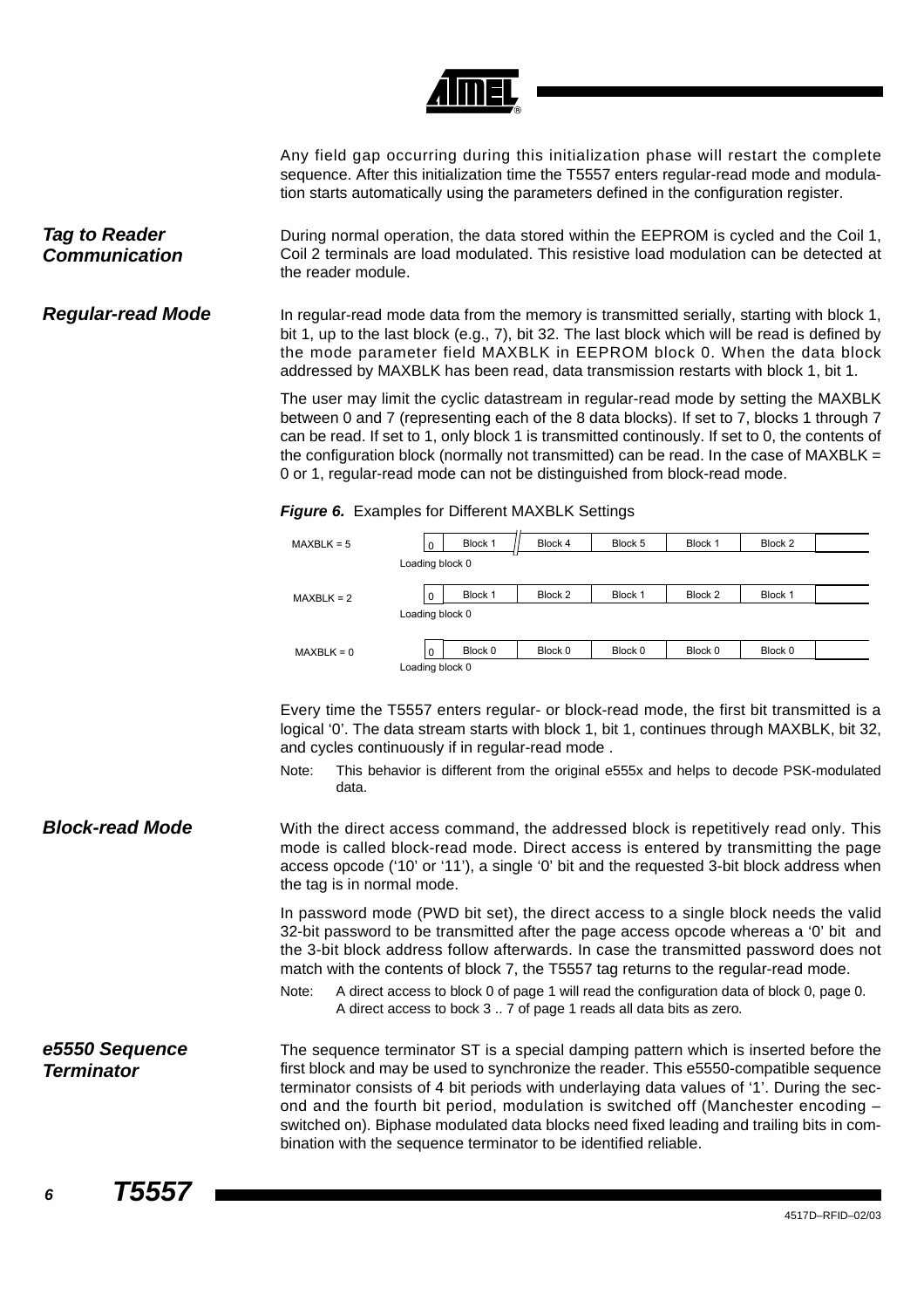The sequence terminator may be individually enabled by setting of mode bit 29  $(ST = '1')$  in the e5550-compatibility mode  $(X\text{-mode} = '0')$ .

In the regular-read mode, the sequence terminator is inserted at the start of each MAXBLK-limited read data stream.

In block-read mode – after any block-write or direct access command – or if MAXBLK was set to 0 or 1, the sequence terminator is inserted before the transmission of the selected block.

Especially this behavior is different to former e5550 – compatible ICs (T5551, T5554).





<span id="page-6-0"></span>



Sequence terminator not suitable for Biphase or PSK modulation

*Reader to Tag Communication* Data is written to the tag by interrupting the RF field with short field gaps (on-off keying) in accordance with the e5550 write method. The time between two gaps encodes the '0/1' information to be transmitted (pulse interval encoding). The duration of the gaps is usually 50 µs to 150 µs. The time between two gaps is nominally 24 field clocks for a '0' and 54 field clocks for a '1'. When there is no gap for more than 64 field clocks after a previous gap, the T5557 exits the write mode. The tag starts with the command execution if the correct number of bits were received. If there is a failure detected the T5557 does not continue and will enter regular-read mode.

### **Start Gap** The initial gap is referred to as the start gap. This triggers the reader to tag communication. During this mode of operation, the receive damping is permanently enabled to ease gap detection. The start gap may need to be longer than subsequent gaps in order to be detected reliably.

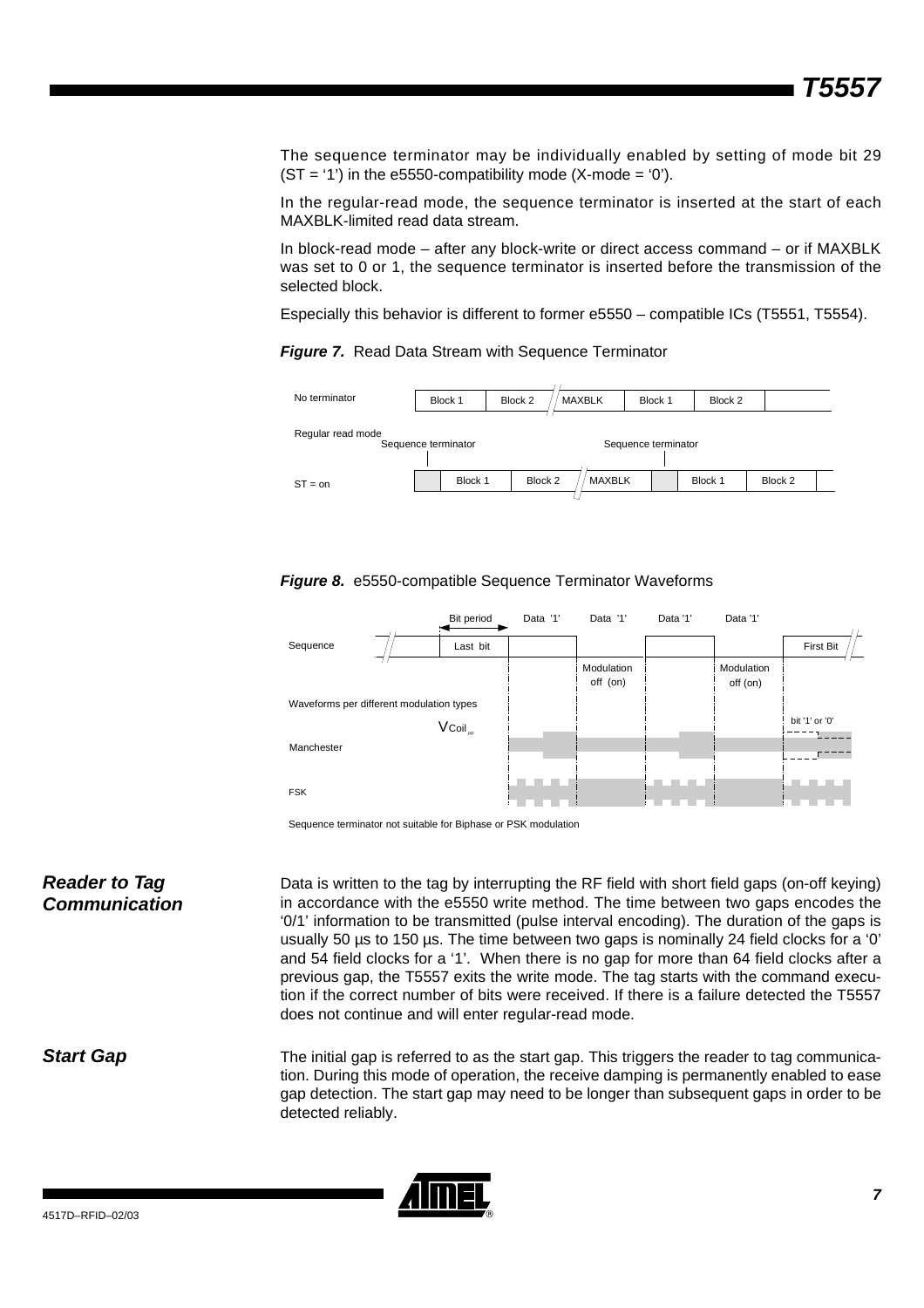

A start gap will be accepted at any time after the mode register has been loaded  $(\geq 3 \text{ ms})$ . A single gap will not change the previously selected page (by former opcode '10' or '11').

### *Figure 9.* Start of Reader to Tag Communication



### *Table 2.* Write Data Decoding Scheme

| <b>Parameters</b>         | Remark            | Symbol                      | Min. | Max. | Unit      |
|---------------------------|-------------------|-----------------------------|------|------|-----------|
| Start gap                 |                   | $\mathtt{S}_{\mathsf{gap}}$ | 10   | 50   | <b>FC</b> |
| Write gap                 | Normal write mode | $\mathsf{W}_{\mathsf{gap}}$ | 8    | 30   | FC        |
|                           | '0' data          | $d_0$                       | 16   | 31   | FC.       |
| Write data in normal mode | '1' data          | d,                          | 48   | 63   | FC.       |

**Write Data Protocol** The T5557 expects to receive a dual bit opcode as the first two bits of a reader com-

mand sequence. There are three valid opcodes:

- The opcodes '10' and '11' precede all block write and direct access operations for page 0 and page 1
- The RESET opcode '00' initiates a POR cycle
- The opcode '01' precedes all test mode write operations. Any test mode access is ignored after master key (bits 1..4) in block 0 has been set to '6'. Any further modifications of the master key are prohibited by setting the lock bit of block 0 or the OTP bit.

Writing has to follow these rules:

- Standard write needs the opcode, the lock bit, 32 data bits and the 3-bit address (38 bits total)
- Protected write (PWD bit set) requires a valid 32-bit password between opcode and data, address bits
- For the AOR wake-up command an opcode and a valid password are necessary to select and activate a specific tag

Note: The data bits are read in the same order as written.

If the transmitted command sequence is invalid, the T5557 enters regular-read mode with the previously selected page (by former opcode '10' or '11').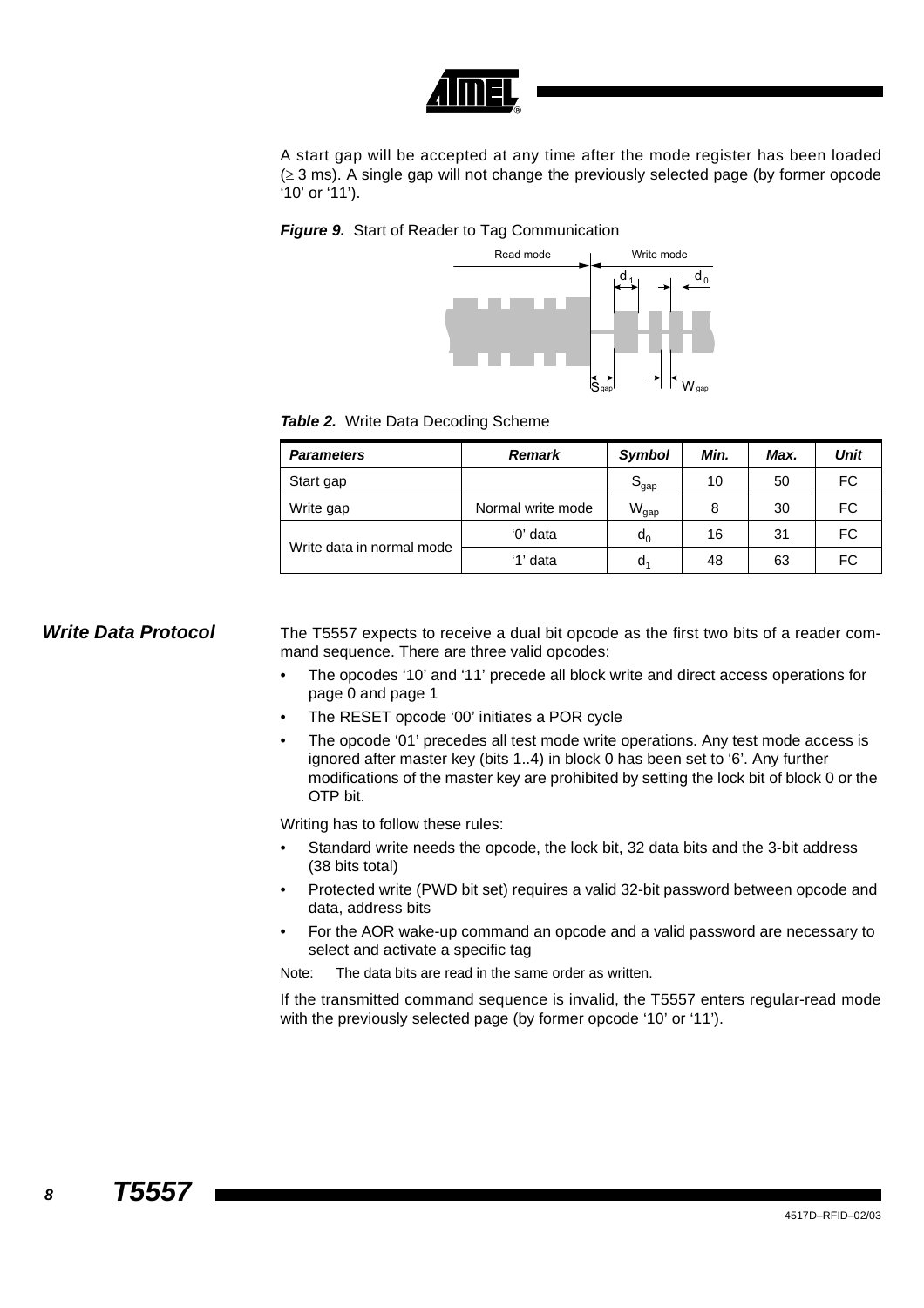### <span id="page-8-1"></span>**Figure 10. Complete Writing Sequence**



<span id="page-8-0"></span>



**Password** When password mode is active (PWD = 1), the first 32 bits after the opcode are regarded as the password. They are compared bit by bit with the contents of block 7, starting at bit 1. If the comparison fails, the T5557 will not program the memory, instead it will restart in regular-read mode once the command transmission is finished.

> Note: In password mode, MAXBLK should be set to a value below 7 to prevent the password from being transmitted by the T5557.

> Each transmission of the direct access command (two opcode bits, 32 bits password, '0' bit plus 3 address bits = 38 bits) needs about 18 ms. Testing all possible combinations (about 4.3 billion) takes about two years.

*Answer-On-Request (AOR) Mode* When the AOR bit is set, the T5557 does not start modulation in the regular-read mode after loading configuration block 0. The tag waits for a valid AOR data stream ("wake-up command") from the reader before modulation is enabled. The wake-up command consists of the opcode ('10') followed by a valid password. The selected tag will remain active until the RF field is turned off or a new command with a different password is transmitted which may address another tag in the RF field.

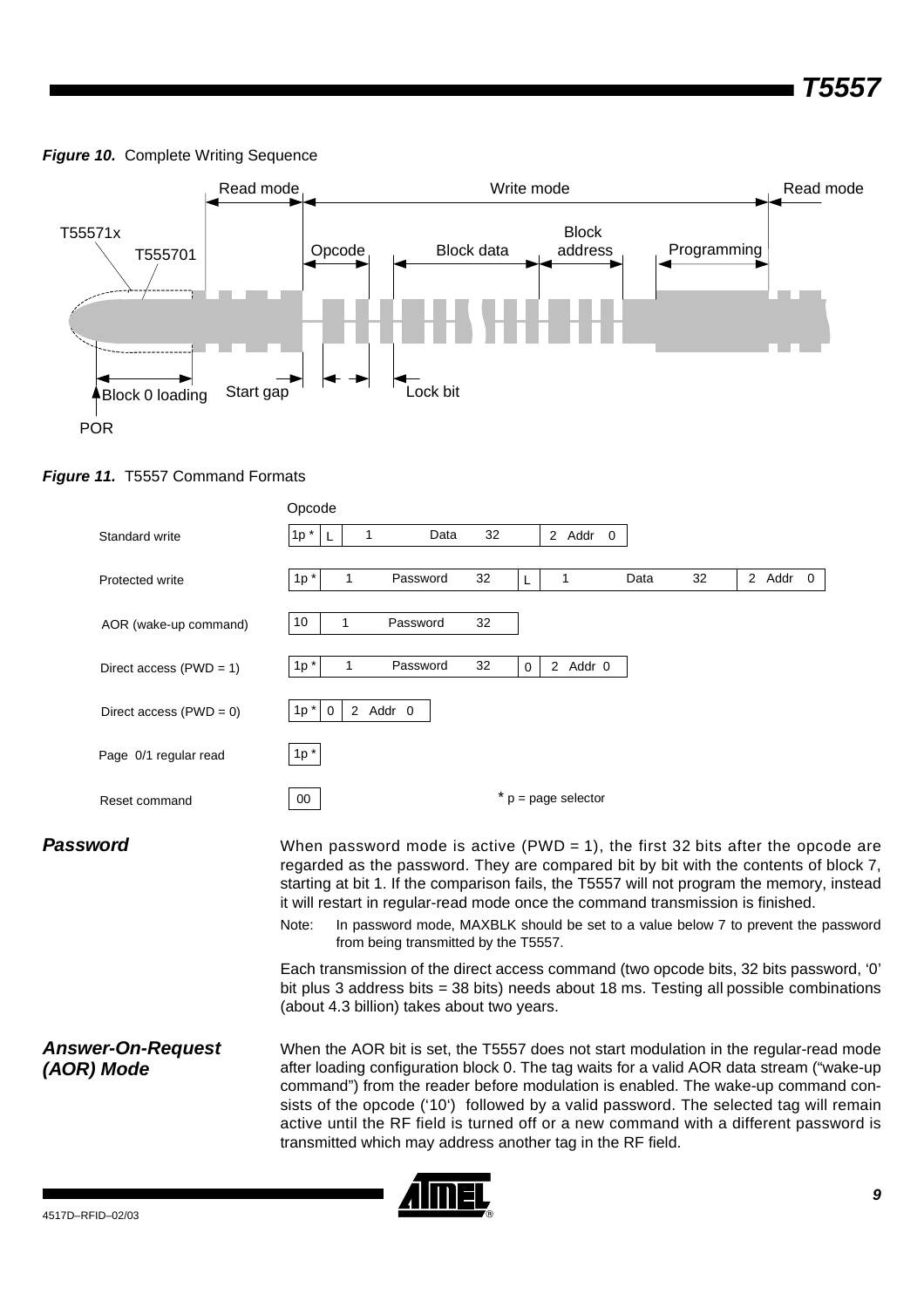

## *Table 3.* T5557 — Modes of Operation

| <b>PWD</b> | <b>AOR</b> | Behavior of Tag after Reset Command or POR                                                                                        | <b>De-activate Function</b>                                        |
|------------|------------|-----------------------------------------------------------------------------------------------------------------------------------|--------------------------------------------------------------------|
|            |            | Answer-On-Request (AOR) mode:<br>• Modulation starts after wake-up with a matching password<br>• Programming needs valid password | Command with non-matching password<br>deactivates the selected tag |
|            | 0          | Password mode:<br>• Modulation in regular-read mode starts after reset<br>• Programming and direct access needs valid password    |                                                                    |
|            | --         | Normal mode:<br>• Modulation in regular-read mode starts after reset<br>• Programming and direct access without password          |                                                                    |

## *Figure 12.* Answer-On-Request (AOR) Mode



<span id="page-9-0"></span>

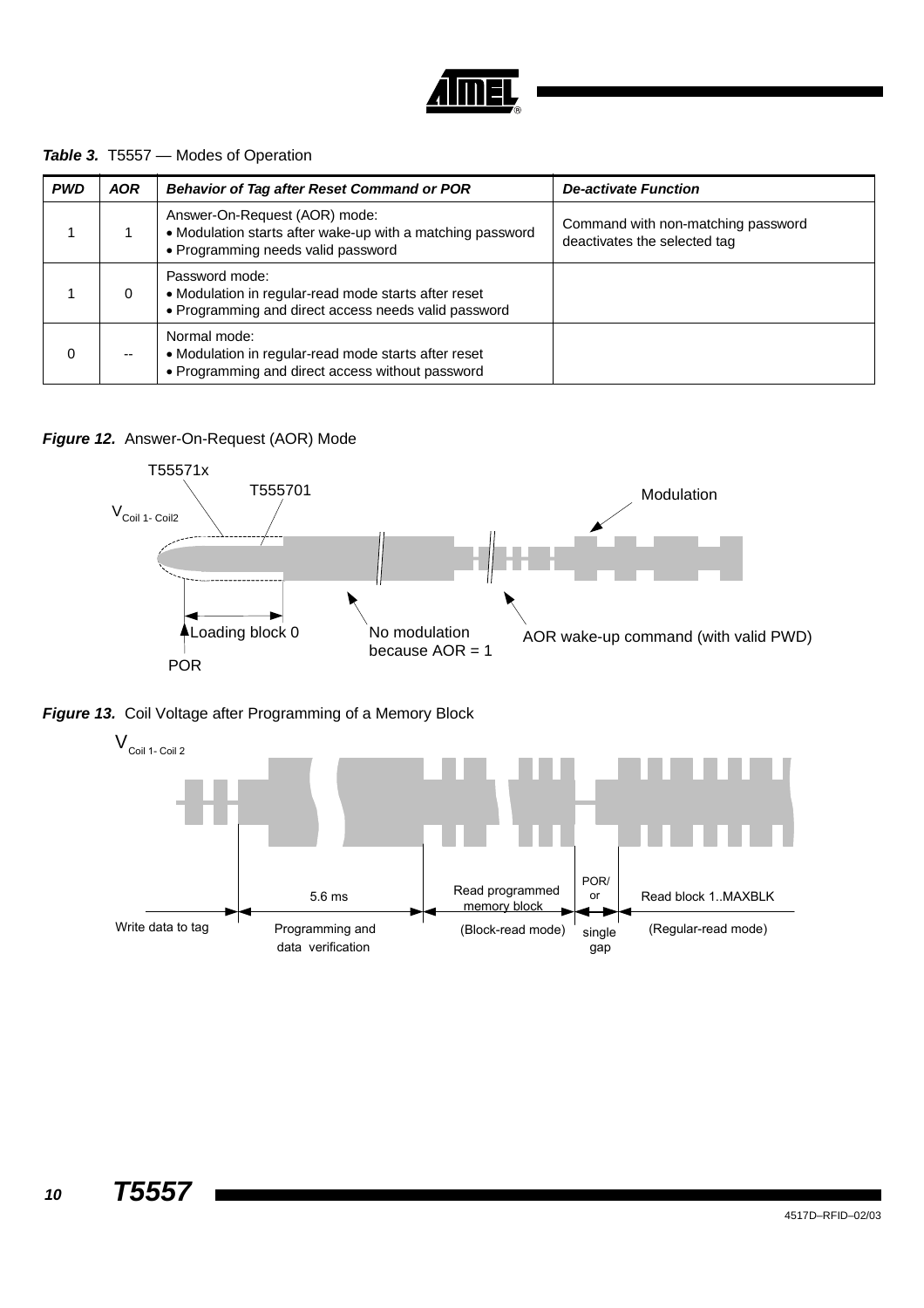*Figure 14.* Anticollision Procedure Using AOR Mode



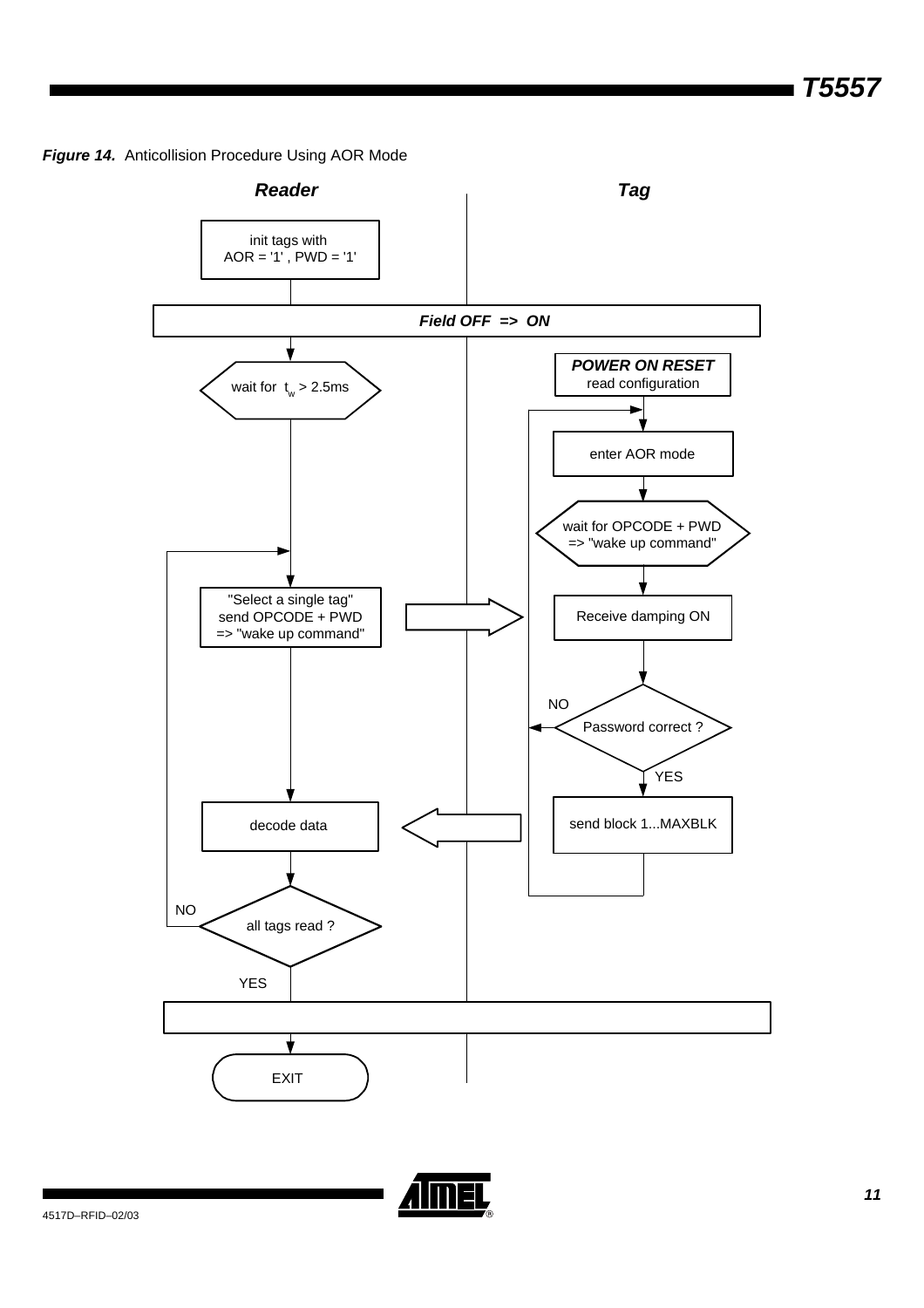

| Programming                                |                | programming.                                                                               |         | When all necessary information has been received by the T5557, programming may<br>proceed. There is a clock delay between the end of the writing sequence and the start of                                                                                            |
|--------------------------------------------|----------------|--------------------------------------------------------------------------------------------|---------|-----------------------------------------------------------------------------------------------------------------------------------------------------------------------------------------------------------------------------------------------------------------------|
|                                            |                |                                                                                            |         | Typical programming time is 5.6 ms. This cycle includes a data verification read to grant<br>secure and correct programming. After programming was executed successfully, the<br>T5557 enters block-read mode transmitting the block just programmed (see Figure 13). |
|                                            | Note:          |                                                                                            |         | This timing and behavior is different from the e555x-family predecessors.                                                                                                                                                                                             |
| <b>Error Handling</b>                      |                |                                                                                            |         | Several error conditions can be detected to ensure that only valid bits are programmed<br>into the EEPROM. There are two error types, which lead to two different actions.                                                                                            |
| <b>Errors During Writing</b>               | $\bullet$<br>٠ | stream)<br>block 7                                                                         |         | The following detectable errors could occur during writing data into the T5557:<br>Wrong number of field clocks between two gaps (i.e., not a valid '1' or '0' pulse<br>Password mode is activated and the password does not match the contents of                    |
|                                            | $\bullet$      | The number of bits received in the command sequence is incorrect                           |         |                                                                                                                                                                                                                                                                       |
|                                            |                | Valid bit counts accepted by the T5557 are:                                                |         |                                                                                                                                                                                                                                                                       |
|                                            |                | Password write                                                                             | 70 bits | $(PWD = 1)$                                                                                                                                                                                                                                                           |
|                                            |                | Standard write                                                                             | 38 bits | $(PWD = 0)$                                                                                                                                                                                                                                                           |
|                                            |                | AOR wake up                                                                                | 34 bits | $(PWD = 1)$                                                                                                                                                                                                                                                           |
|                                            |                | Direct access with PWD                                                                     | 38 bits | $(PWD = 1)$                                                                                                                                                                                                                                                           |
|                                            |                | Direct access                                                                              | 6 bits  | $(PWD = 0)$                                                                                                                                                                                                                                                           |
|                                            |                | Reset command                                                                              | 2 bits  |                                                                                                                                                                                                                                                                       |
|                                            |                | Page 0/1 regular-read                                                                      | 2 bits  |                                                                                                                                                                                                                                                                       |
|                                            |                |                                                                                            |         | If any of these erroneous conditions were detected, the T5557 enters regular-read<br>mode, starting with block 1 of the page defined in the command sequence.                                                                                                         |
| <b>Errors Before/During</b><br>Programming |                | prevent programming:                                                                       |         | If the command sequence was received successfully, the following error could still                                                                                                                                                                                    |
|                                            |                | The lock bit of the addressed block is set already                                         |         |                                                                                                                                                                                                                                                                       |
|                                            | ٠              |                                                                                            |         | In case of a locked block, programming mode will not be entered. The T5557 reverts<br>to block-read mode continuously transmitting the currently addressed block.                                                                                                     |
|                                            |                |                                                                                            |         | If the command sequence is validated and the addressed block is not write protected,<br>the new data will be programmed into the EEPROM memory. The new state of the block<br>write protection bit (lock bit) will be programmed at the same time accordingly.        |
|                                            |                | (data = $\theta$ ), programming, write verification (corresponding data bits = $\theta$ ). |         | Each programming cycle consists of 4 consecutive steps: erase block, erase verification                                                                                                                                                                               |
|                                            |                |                                                                                            |         | If a data verification error is detected after an executed data block programming, the<br>tag will stop modulation (modulation defeat) until a new command is transmitted.                                                                                            |
|                                            |                |                                                                                            |         |                                                                                                                                                                                                                                                                       |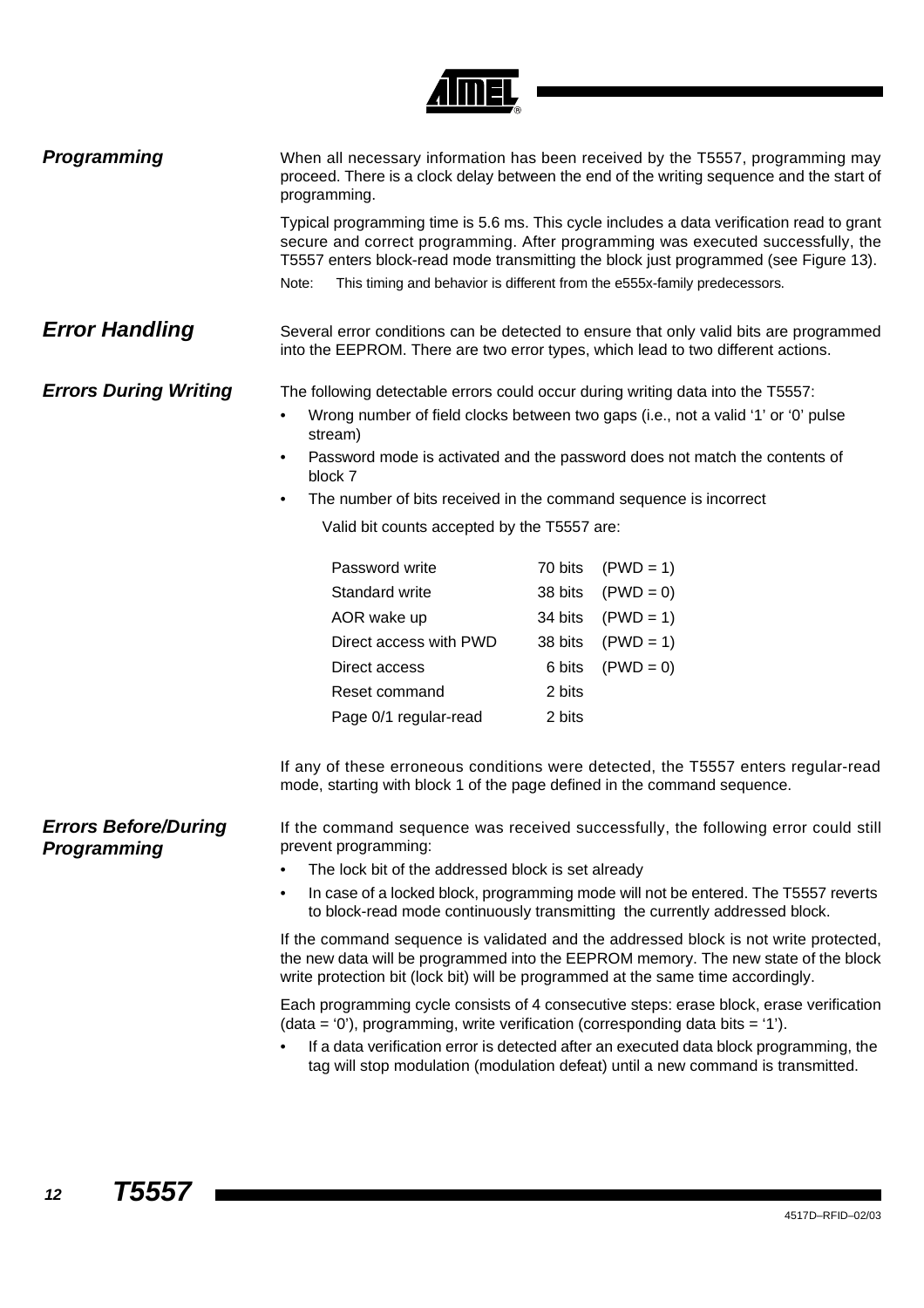## *Figure 15.* T5557 Functional Diagram



*T5557 in Extended Mode (X-mode)* In general, the block 0 setting of the master key (bits 1 to 4) to the value '6' or '9' together with the X-mode bit will enable the extended mode functions. Master key = '9': Test mode access and extended mode are both enabled. Master key  $=$  '6': Any test mode access will be denied but the extended mode is still enabled. Any other master key setting will prevent the activation of the T5557 extended mode options, even when the X-mode bit is set. **Binary Bit-rate Generator** In extended mode the data rate is binary programmable to operate at any data rate between RF/2 and RF/128 as given in the formula below. Data rate =  $RF/(2n+2)$ 

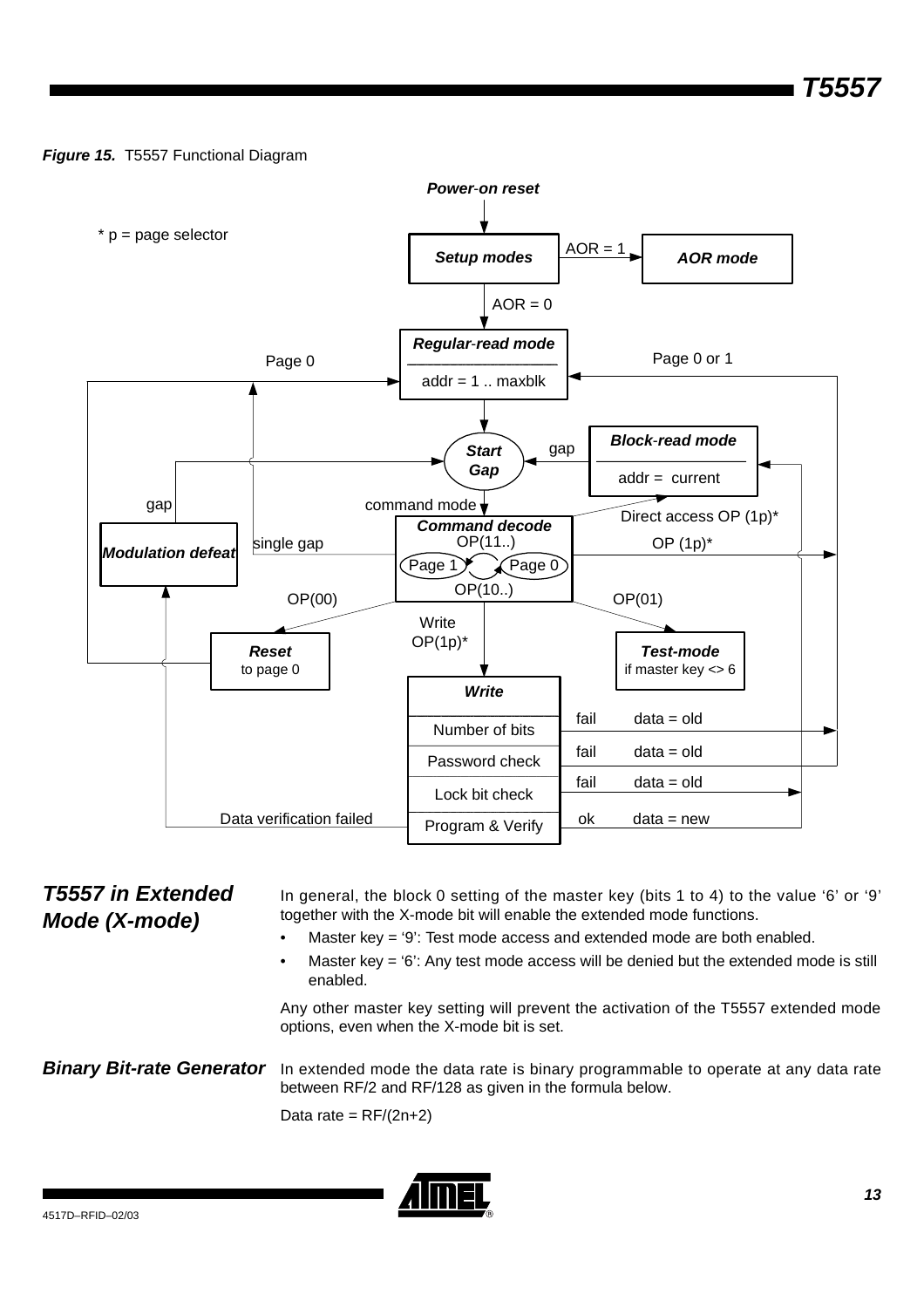**OTP Functionality** If the OTP bit is set to '1', all memory blocks are write protected and behave as if all lock bits are set to 1. If the master key is set to '6' additionally, the T5557 mode of operation is locked forever (= OTP functionality).

> If the master key is set to '9', the test-mode access allows the re-configuration of the tag again.



|      |                                                                                                                                                                                    | 2                 | 3 | 4 | 5 | 6 |   | 8 | 9 | 10 | 11 12l      |                   | 13 14 15 16 17 18 19 20 21 22 23 24 25 26 27 28 29 30 31 32 |      |          |                   |          |          |          |          |             |     |            |              |     |          |                   |                |           |
|------|------------------------------------------------------------------------------------------------------------------------------------------------------------------------------------|-------------------|---|---|---|---|---|---|---|----|-------------|-------------------|-------------------------------------------------------------|------|----------|-------------------|----------|----------|----------|----------|-------------|-----|------------|--------------|-----|----------|-------------------|----------------|-----------|
|      |                                                                                                                                                                                    | O                 |   |   | 0 | 0 | 0 | 0 |   |    |             |                   |                                                             |      |          |                   |          |          |          |          |             |     |            |              |     |          |                   |                |           |
|      |                                                                                                                                                                                    | <b>Master Key</b> |   |   |   |   |   |   |   |    |             | n5 n4 n3 n2 n1 n0 |                                                             | 응    |          | <b>Modulation</b> |          |          |          |          | <b>PSK-</b> | AOR | <b>DTD</b> | MAX-         | BWD |          |                   |                |           |
| ä    |                                                                                                                                                                                    | Note 1), 2)       |   |   |   |   |   |   |   |    |             | Data Bit Rate     |                                                             | X-Mo |          |                   |          |          |          |          | <b>CF</b>   |     |            | <b>BLOCK</b> |     | Marker   |                   |                |           |
| Lock |                                                                                                                                                                                    |                   |   |   |   |   |   |   |   |    | $RF/(2n+2)$ |                   |                                                             |      |          |                   |          |          |          | 0        | 0           |     | RF/2       |              |     |          | write             | Data           | POR-Delay |
|      |                                                                                                                                                                                    |                   |   |   |   |   |   |   |   |    |             | Direct            |                                                             |      | 0        |                   | 0        | $\Omega$ | $\Omega$ | $\Omega$ |             |     | RF/4       |              |     | Start    | Fast <sup>-</sup> | <b>Inverse</b> |           |
|      |                                                                                                                                                                                    |                   |   |   |   |   |   |   |   |    |             | PSK <sub>1</sub>  |                                                             |      | 0        |                   | 0        | $\Omega$ |          |          | 0           |     | RF/8       |              |     |          |                   |                |           |
| 0    |                                                                                                                                                                                    | Unlocked          |   |   |   |   |   |   |   |    |             | PSK <sub>2</sub>  |                                                             |      | 0        | 0                 | 0        | 1        | 0        |          | 1           |     | Res.       |              |     | Sequence |                   |                |           |
|      |                                                                                                                                                                                    | Locked            |   |   |   |   |   |   |   |    |             | PSK <sub>3</sub>  |                                                             |      | 0        | 0                 | $\Omega$ |          | 1        |          |             |     |            |              |     |          |                   |                |           |
|      |                                                                                                                                                                                    |                   |   |   |   |   |   |   |   |    |             | FSK <sub>1</sub>  |                                                             |      | 0        | $\Omega$          |          | $\Omega$ | 0        |          |             |     |            |              |     | 5        |                   |                |           |
|      |                                                                                                                                                                                    |                   |   |   |   |   |   |   |   |    |             | FSK <sub>2</sub>  |                                                             |      | $\Omega$ | $\Omega$          |          | $\Omega$ |          |          |             |     |            |              |     | ທ        |                   |                |           |
|      |                                                                                                                                                                                    |                   |   |   |   |   |   |   |   |    |             | Manchester        |                                                             |      | O        |                   | 0        | $\Omega$ | 0        |          |             |     |            |              |     |          |                   |                |           |
|      |                                                                                                                                                                                    |                   |   |   |   |   |   |   |   |    |             | Biphase ('50)     |                                                             |      |          | 0                 | 0        | 0        | 0        |          |             |     |            |              |     |          |                   |                |           |
|      |                                                                                                                                                                                    |                   |   |   |   |   |   |   |   |    |             | Biphase ('57)     |                                                             |      |          |                   | 0        | 0        | 0        |          |             |     |            |              |     |          |                   |                |           |
|      | If Master Key $= 6$ and bit 15 set, then test-mode access is disabled and extended mode is active<br>1)<br>If Master $Key = 9$ and bit 15 set, then extended mode is enabled<br>2) |                   |   |   |   |   |   |   |   |    |             |                   |                                                             |      |          |                   |          |          |          |          |             |     |            |              |     |          |                   |                |           |

<span id="page-13-0"></span>

| <b>Table 4.</b> T5557 Types of Modulation in Extended Mode |  |  |  |  |  |  |
|------------------------------------------------------------|--|--|--|--|--|--|
|------------------------------------------------------------|--|--|--|--|--|--|

| <b>Mode</b>           | <b>Direct Data Output Encoding</b>                   | <b>Inverse Data Output Encoding</b>                            |
|-----------------------|------------------------------------------------------|----------------------------------------------------------------|
| FSK1 <sup>(1)</sup>   | $'0' = RF/5$ :<br><b>FSK/5-/8</b><br>$'1' = RF/8$    | $'0' = RF/8$ :<br>$'1' = RF/5$<br><b>FSK/8-/5</b><br>(= FSK1a) |
| FSK2 <sup>(1)</sup>   | FSK/10-/8<br>$'0' = RF/10$ : $'1' = RF/8$            | $'0' = RF/8$ :<br>$'1' = RF/10$<br>FSK/8-/10<br>$(=$ FSK2a)    |
| PSK1 <sup>(2)</sup>   | Phase change when input changes                      | Phase change when input changes                                |
| PSK2 <sup>(2)</sup>   | Phase change on bit clock if input high              | Phase change on bit clock if input low                         |
| $PSK3$ <sup>(2)</sup> | Phase change on rising edge of input                 | Phase change on falling edge of input                          |
| Manchester            | $'0'$ = falling edge, $'1'$ = rising edge on mid-bit | $'1'$ = falling edge, $'1'$ = rising edge on mid-bit           |
| Biphase 1 ('50)       | '1' creates an additional mid-bit change             | '0' creates an additional mid-bit change                       |
| Biphase 2 ('57)       | '0' creates an additional mid-bit change             | '1' creates an additional mid-bit change                       |
| NRZ                   | $'1'$ damping on, $'0'$ damping off                  | $'0'$ = damping on, $'1'$ = damping off                        |

Notes: 1. A common multiple of bitrate and FSK frequencies is recommended.

2. In PSK mode the selected data rate has to be an integer multiple of the PSK sub-carrier frequency.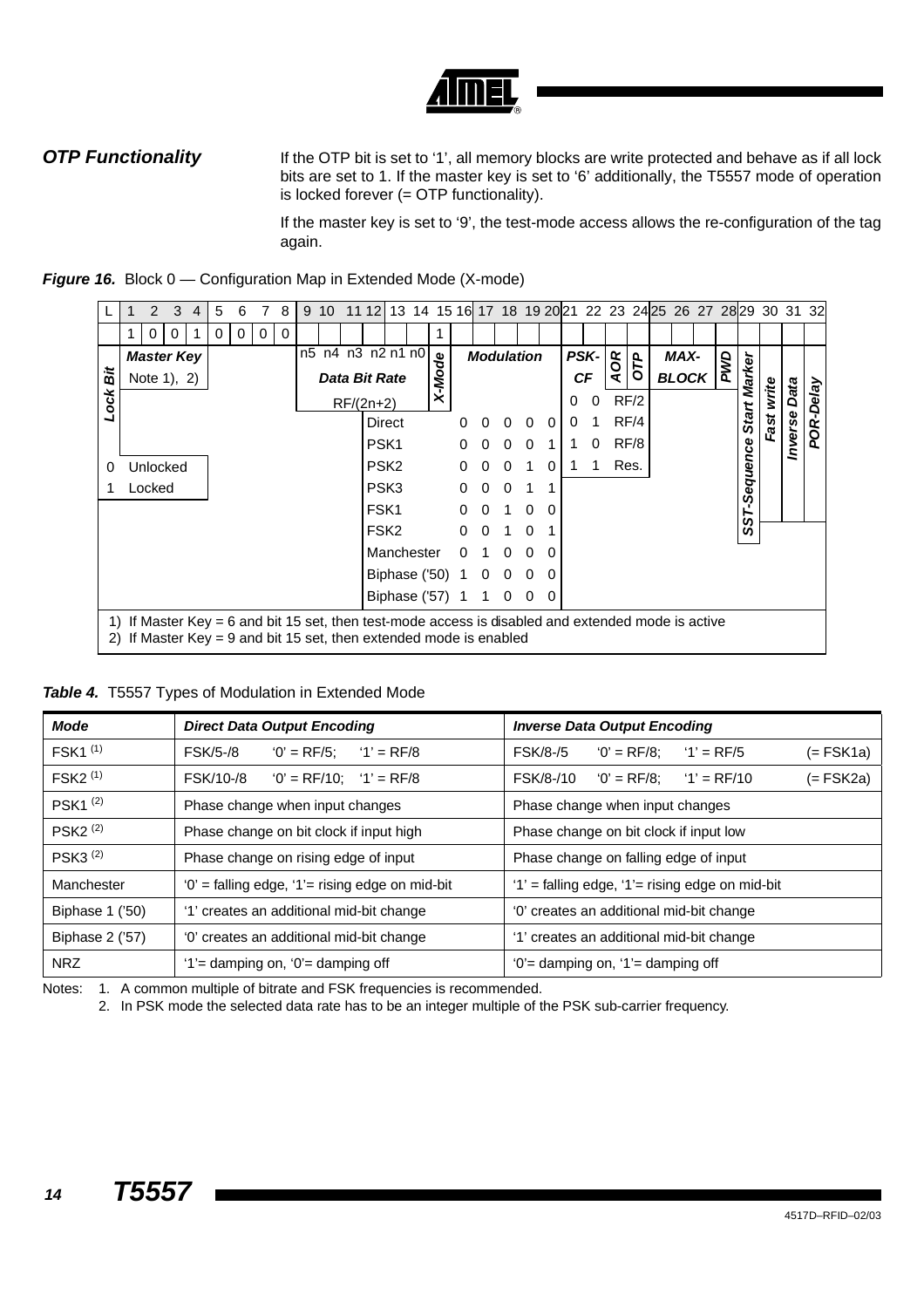**Sequence Start Marker Figure 17.** T5557 Sequence Start Marker in Extended Mode



The T5557 sequence start marker is a special damping pattern, which may be used to synchronize the reader. The sequence start marker consists of two bits ('01' or '10') which are inserted as header before the first block to be transmitted if the bit 29 in extended mode ist set. At the start of a new block sequence, the value of the two bits is inverted.

**Inverse Data Output** The T5557 supports in its extended mode (X-mode) an inverse data output option. If inverse data is enabled, the modulator as shown in [Figure 18](#page-14-1) works on inverted data (see [Table 4](#page-13-0)). This function is supported for all basic types of encoding.

<span id="page-14-1"></span>*Figure 18.* Data Encoder for Inverse Data Output



**Fast Write** In the optional fast write mode the time between two gaps is nominally 12 field clocks for a '0' and 27 field clocks for a '1'. When there is no gap for more than 32 field clocks after a previous gap, the T5557 will exit the write mode. Please refer to [Table 5](#page-14-0) and [Figure 8](#page-6-0).

<span id="page-14-0"></span>

|  | Table 5. Fast Write Data Decoding Schemes |  |  |  |
|--|-------------------------------------------|--|--|--|
|--|-------------------------------------------|--|--|--|

| <b>Parameters</b>  | <b>Remark</b>     | Symbol            | Min. | Max. | <b>Unit</b> |
|--------------------|-------------------|-------------------|------|------|-------------|
| Start gap          |                   | $S_{gap}$         | 10   | 50   | FC          |
| Write gap          | Normal write mode | $Wn_{\text{gap}}$ | 8    | 30   | <b>FC</b>   |
|                    | Fast write mode   | Wf <sub>gap</sub> | 8    | 20   | FC          |
| Write data in      | '0' data          | $d_0$             | 16   | 31   | FC          |
| normal mode        | '1' data          | $d_1$             | 48   | 63   | <b>FC</b>   |
| Write data in fast | '0' data          | $d_0$             | 8    | 15   | <b>FC</b>   |
| mode               | '1' data          | d <sub>1</sub>    | 24   | 31   | FC          |

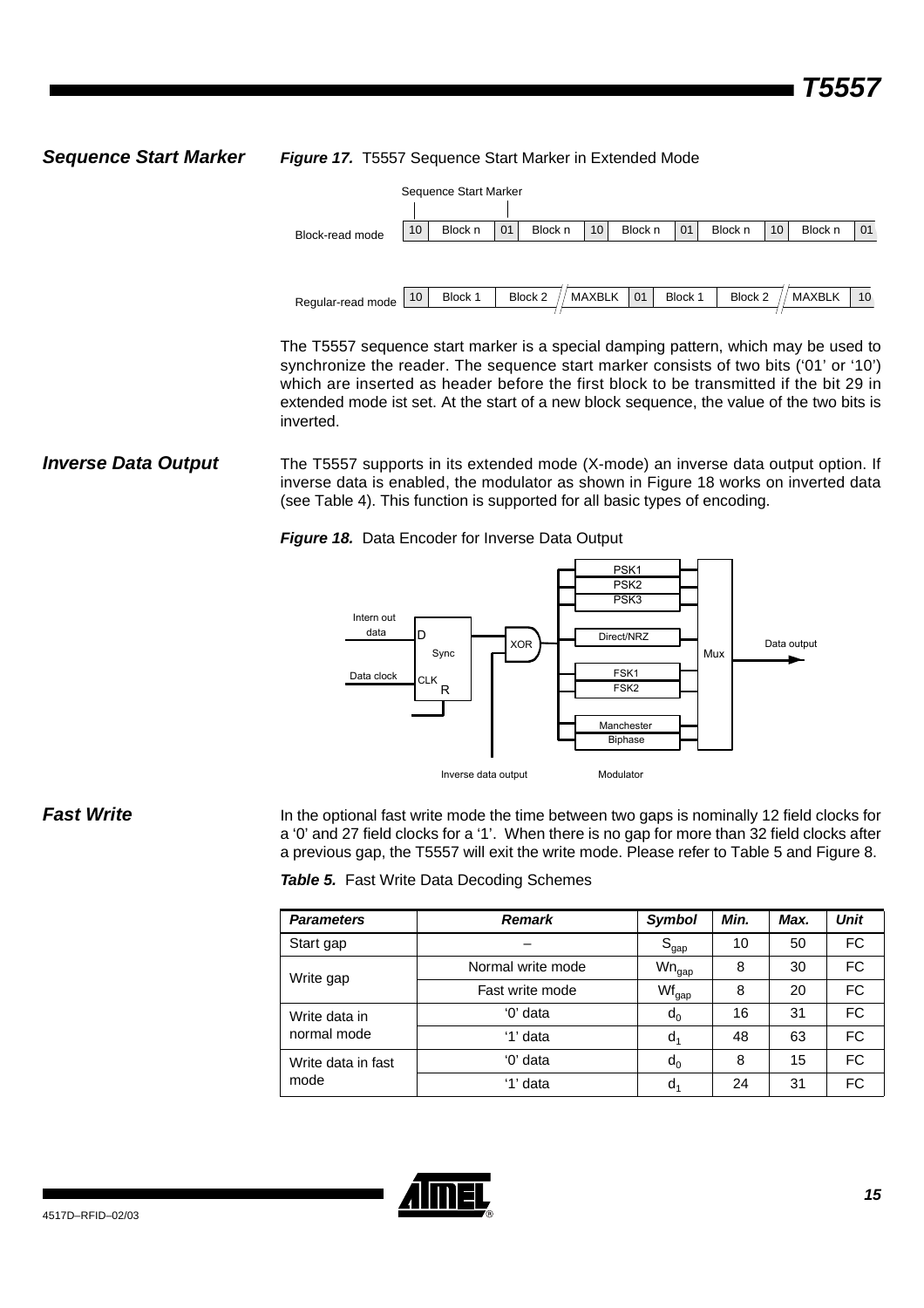

*Figure 19.* Example of Manchester Coding with Data Rate RF/16





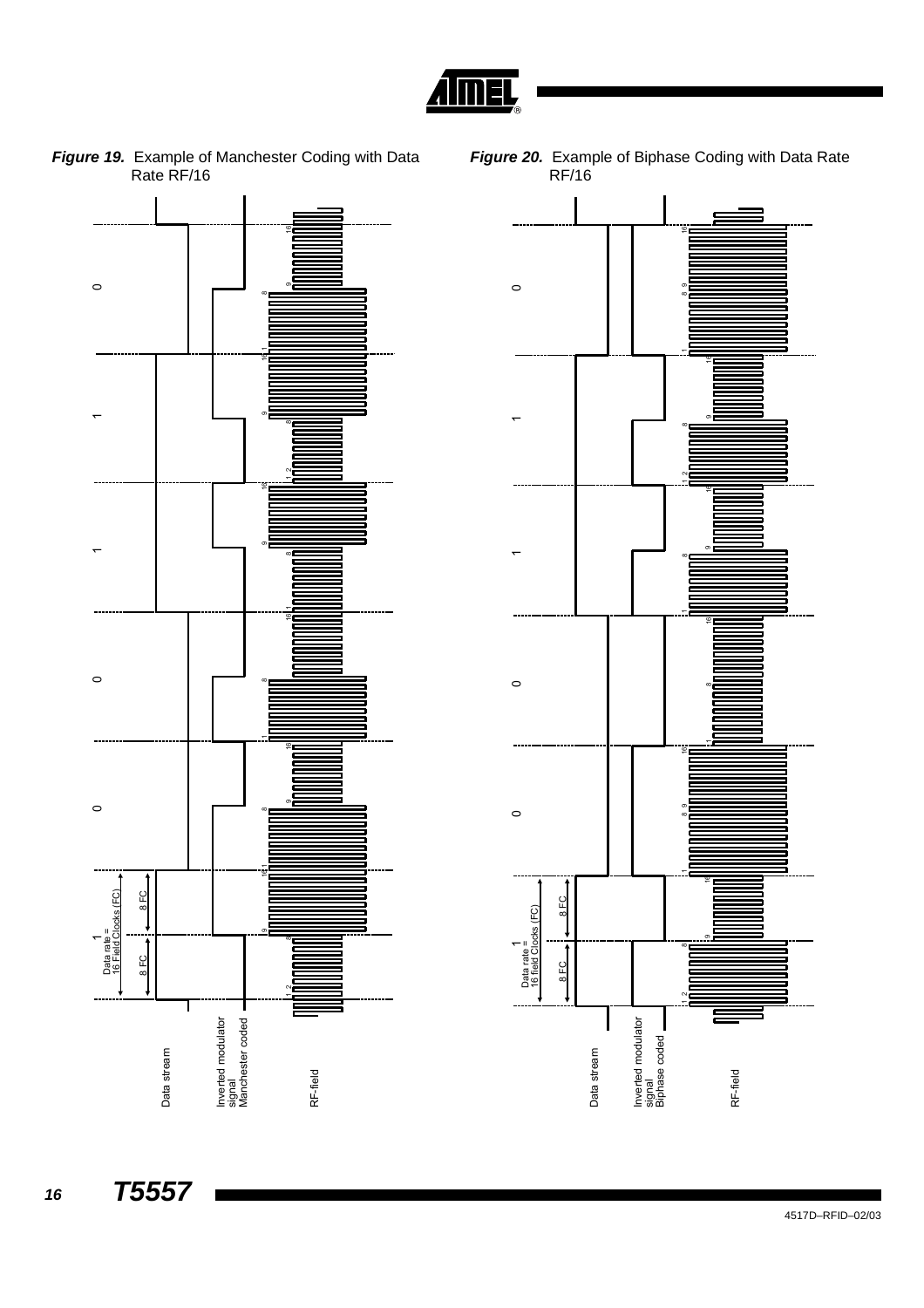

*Figure 21.* Example: FSK1a Coding with Data Rate RF/40, Subcarrier  $f_0 = RF/8$ ,  $f_1 = RF/5$ 

*Figure 22.* Example of PSK1 Coding with Data Rate RF/16

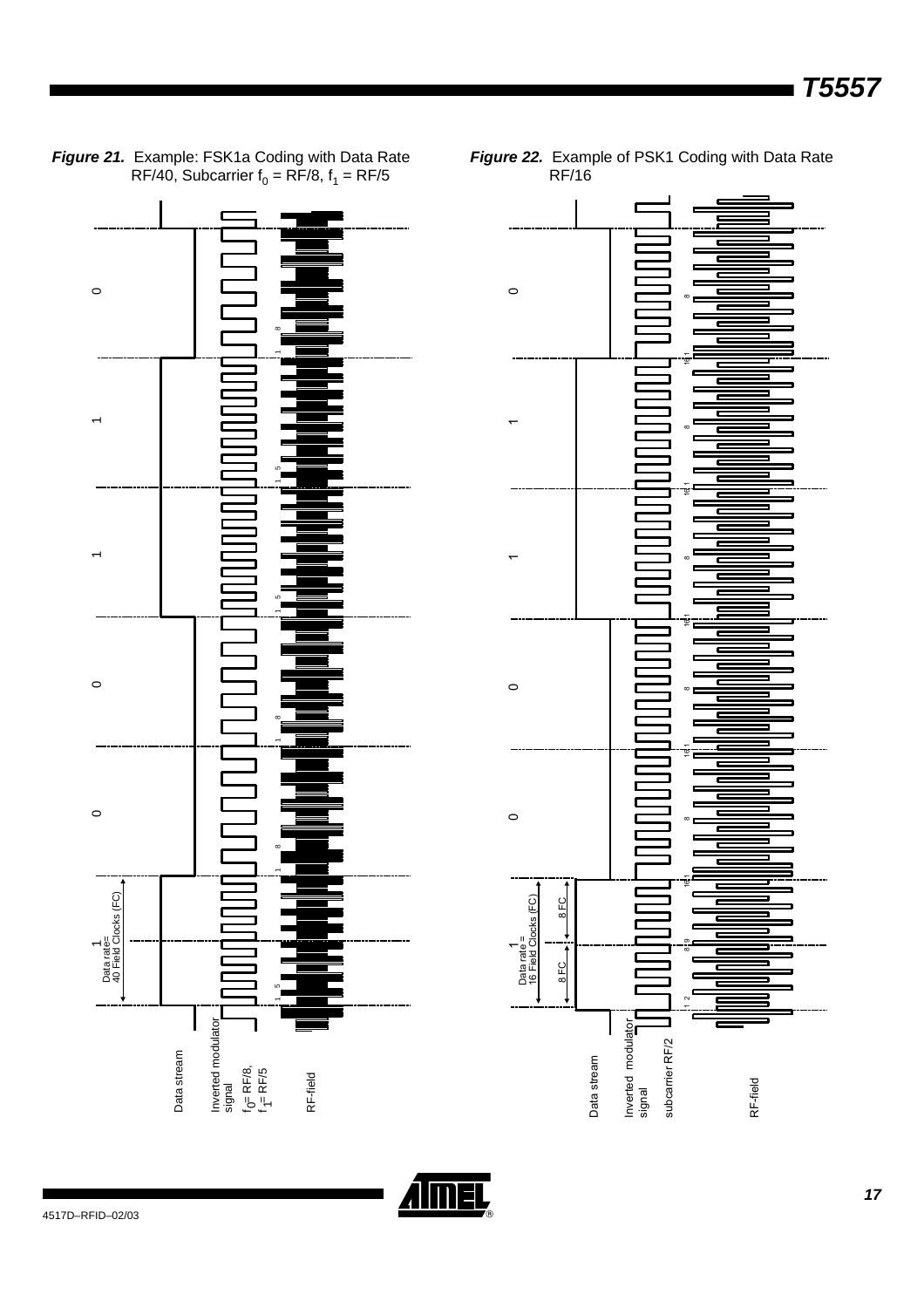



*Figure 23.* Example of PSK2 Coding with Data Rate RF/16

<span id="page-17-0"></span>

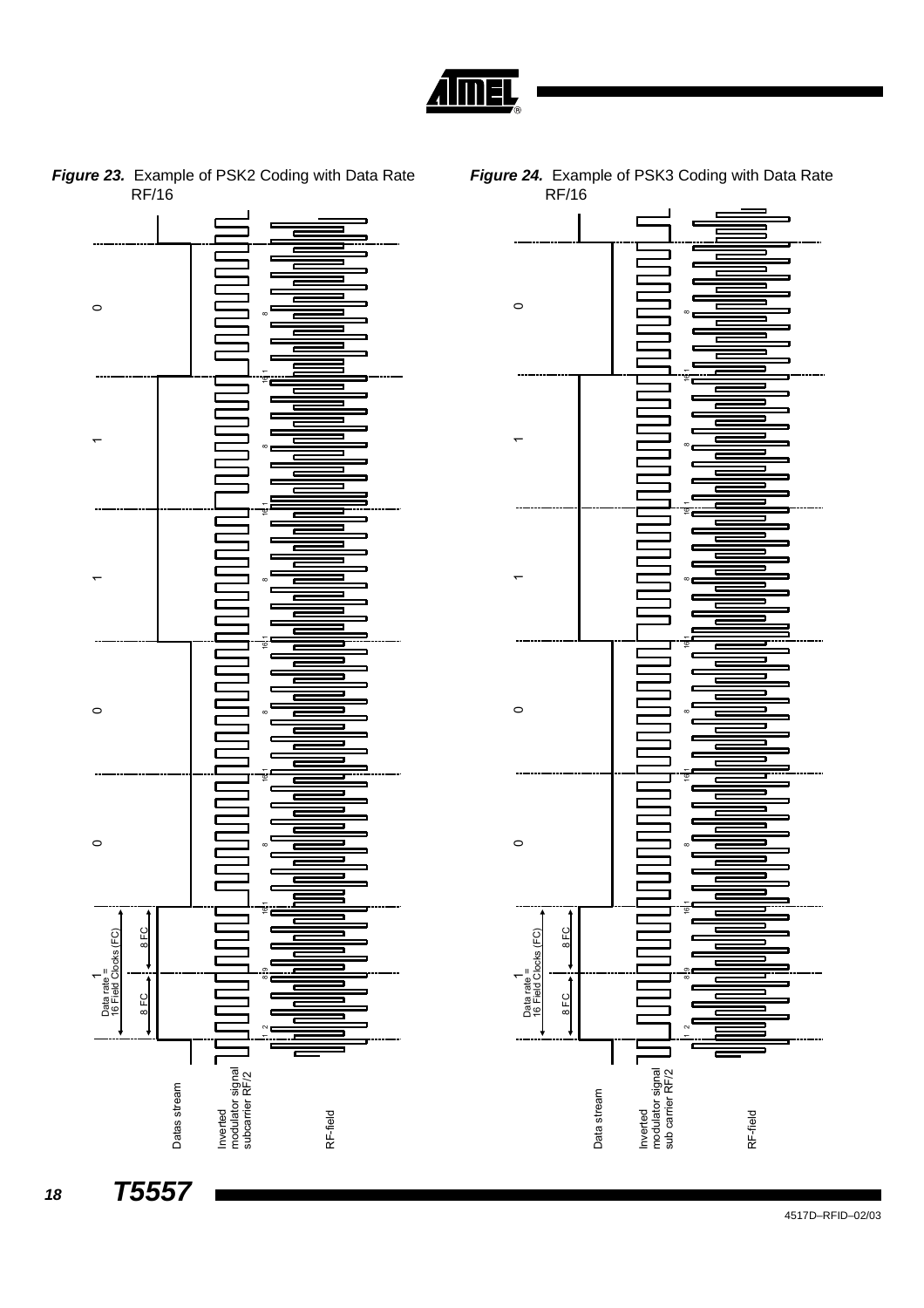# *Absolute Maximum Ratings*

| <b>Parameters</b>                                                          | Symbol                      | Value           | Unit |
|----------------------------------------------------------------------------|-----------------------------|-----------------|------|
| Maximum DC current into Coil 1/Coil 2                                      | <sup>I</sup> coil           | 20              | mA   |
| Maximum AC current into Coil 1/Coil 2<br>$f = 125$ kHz                     | coil p                      | 20              | mA   |
| Power dissipation (dice)<br>(free-air condition, time of application: 1 s) | $P_{\text{tot}}$            | 100             | mW   |
| Electrostatic discharge maximum to<br>MIL-Standard 883 C method 3015       | $\mathsf{V}_{\mathsf{max}}$ | 4000            |      |
| Operating ambient temperature range                                        | l <sub>amb</sub>            | $-40$ to $+85$  | °C   |
| Storage temperature range (data retention reduced)                         | <sup>I</sup> stq            | $-40$ to $+150$ | °C   |

# *Electrical Characteristics*

| $T_{\sf amb}$ = +25°C; f $_{\sf coil}$ = 125 kHz; unless otherwise specified |  |  |  |  |  |
|------------------------------------------------------------------------------|--|--|--|--|--|
|------------------------------------------------------------------------------|--|--|--|--|--|

| No.          | <b>Parameters</b>                                                                                                                                                                                                                                                                                                                                                                                                                                                                                                                                                                                                                                       | <b>Test Conditions</b>                           | Symbol                 | Min. | Typ. | Max. | Unit       | Type*  |
|--------------|---------------------------------------------------------------------------------------------------------------------------------------------------------------------------------------------------------------------------------------------------------------------------------------------------------------------------------------------------------------------------------------------------------------------------------------------------------------------------------------------------------------------------------------------------------------------------------------------------------------------------------------------------------|--------------------------------------------------|------------------------|------|------|------|------------|--------|
| $\mathbf{1}$ | RF frequency range                                                                                                                                                                                                                                                                                                                                                                                                                                                                                                                                                                                                                                      |                                                  | $f_{\sf RF}$           | 100  | 125  | 150  | <b>kHz</b> |        |
| 2.1          | Supply current                                                                                                                                                                                                                                                                                                                                                                                                                                                                                                                                                                                                                                          | $T_{amb} = 25^{\circ}C^{(1)}$<br>(see Figure 24) |                        |      | 1.5  | 3    | μA         | $\top$ |
| 2.2          | (without current<br>consumed by the                                                                                                                                                                                                                                                                                                                                                                                                                                                                                                                                                                                                                     | Read - full temperature<br>range                 | <b>I</b> <sub>DD</sub> |      | 2    | 4    | μA         | Q      |
| 2.3          | external LC tank circuit)<br>Programming full<br>25<br>40<br>μA<br>temperature range<br>POR threshold<br>3.2<br>3.6<br>V<br>4.0<br>(50 mV hysteresis)<br>Read mode and write<br>Coil voltage (AC supply)<br>$\rm V_{coil\ pp}$<br>6<br>V<br>$V_{\text{clamp}}$<br>command <sup>(2)</sup><br>Program EEPROM <sup>(2)</sup><br>8<br>V<br>$V_{\text{clamp}}$<br>2.5<br>3<br>Start-up time<br>$V_{\text{coil pp}} = 6 V$<br>$t_{\text{startup}}$<br>ms<br>10 mA current into<br>17<br>23<br>$\vee$<br>Clamp voltage<br>$V_{\text{clamp}}$<br>Coil 1/2<br>$\vee$<br>4.8<br>4.2<br>$V_{\text{coilpp}} = 6$ V on test circuit<br>$V_{mod pp}$<br>generator and | Q                                                |                        |      |      |      |            |        |
| 3.1          |                                                                                                                                                                                                                                                                                                                                                                                                                                                                                                                                                                                                                                                         |                                                  |                        |      |      |      |            | Q      |
| 3.2          |                                                                                                                                                                                                                                                                                                                                                                                                                                                                                                                                                                                                                                                         |                                                  |                        |      |      |      |            | Q      |
| 3.3          |                                                                                                                                                                                                                                                                                                                                                                                                                                                                                                                                                                                                                                                         |                                                  |                        |      |      |      |            | Q      |
| 4            |                                                                                                                                                                                                                                                                                                                                                                                                                                                                                                                                                                                                                                                         |                                                  |                        |      |      |      |            | Q      |
| 5            |                                                                                                                                                                                                                                                                                                                                                                                                                                                                                                                                                                                                                                                         |                                                  |                        |      |      |      |            | T      |
| 6.1          |                                                                                                                                                                                                                                                                                                                                                                                                                                                                                                                                                                                                                                                         |                                                  |                        |      |      |      |            | T      |
| 6.2          | Modulation parameters                                                                                                                                                                                                                                                                                                                                                                                                                                                                                                                                                                                                                                   | modulation ON <sup>(3)</sup>                     | $\mathsf{I}$ mod pp    | 400  | 600  |      | μA         | T      |
| 6.3          |                                                                                                                                                                                                                                                                                                                                                                                                                                                                                                                                                                                                                                                         | Thermal stability                                | $V_{mod}/T_{amb}$      |      | -6   |      | mV/°C      | Q      |

\*) Type means: T: directly or indirectly tested during production; Q: guaranteed based on initial product qualification data

Notes: 1. I<sub>DD</sub> measurement setup R = 100 k; V<sub>CLK</sub> = V<sub>coil</sub> = 5 V: EEPROM programmed to 00 ... 000 (erase all); chip in modulation defeat.  $I_{DD} = (V_{OUTmax} - V_{CLK})/R$ 

- 2. Current into Coil 1/Coil 2 is limited to 10 mA. The damping circuitry has the same structure as the e5550. The damping characteristics are defined by the internally limited supply voltage (= minimum AC coil voltage)
- 3. V<sub>mod</sub> measurement setup: R = 2.3 k; V<sub>CLK</sub> = 3 V; setup with modulation enabled (see [Figure 25\)](#page-19-0).
- 4. Since EEPROM performance is influenced by assembly processes, Atmel confirms the parameters for DOW (tested dice on uncutted wafer) delivery.
- 5. The tolerance of the on-chip resonance capacitor C<sub>r</sub> is ±10% at 3<sub>0</sub> over whole production. The capacitor tolerance is  $\pm 3\%$  at 3 $\sigma$  on a wafer basis.
- 6. The tolerance of the microcodule resonance capacitor  $C_r$  is  $\pm 5\%$  at 3 $\sigma$  over whole production.

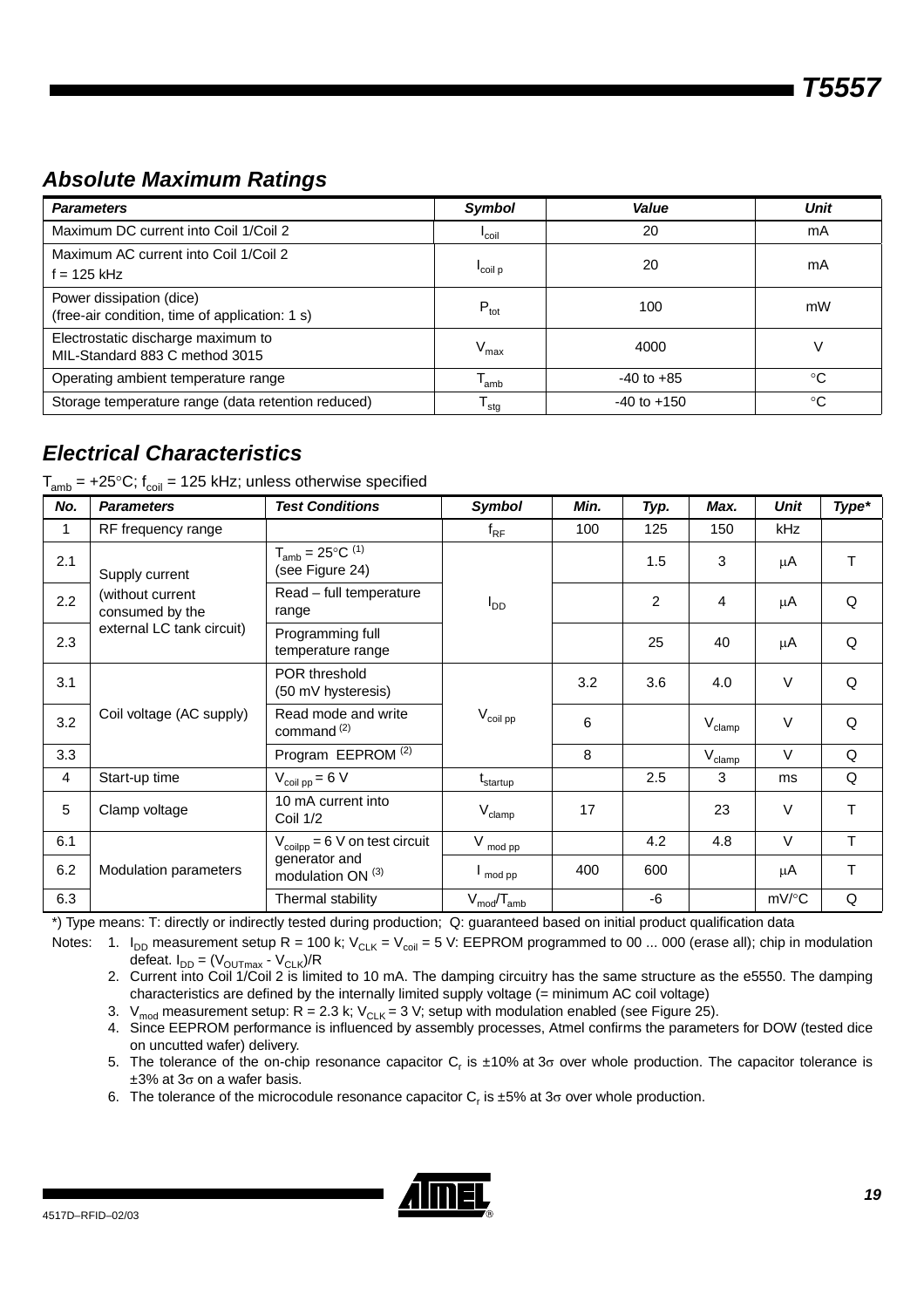

# *Electrical Characteristics*

| No.  | <b>Parameters</b>                                               | <b>Test Conditions</b>                                                         | <b>Symbol</b>                 | Min.       | Typ.       | Max.       | Unit       | Type*      |
|------|-----------------------------------------------------------------|--------------------------------------------------------------------------------|-------------------------------|------------|------------|------------|------------|------------|
| 7    | Programming time                                                | From last command gap<br>to re-enter read mode<br>$(64 + 648$ internal clocks) | ${\mathsf T}_{\mathsf{prog}}$ | 5          | 5.7        | 6          | ms         |            |
| 8    | Endurance                                                       | Erase all / Write all (4)                                                      | $n_{\text{cycle}}$            | 100000     |            |            | Cycles     | Q          |
| 9.1  |                                                                 | Top = $55^{\circ}$ C <sup>(4)</sup>                                            | <sup>L</sup> retention        | 10         | 20         | 50         | Years      |            |
| 9.2  | Top = 150 $\mathrm{^{\circ}C}$ <sup>(4)</sup><br>Data retention |                                                                                | <sup>L</sup> retention        | 96         |            |            | hrs        |            |
| 9.3  |                                                                 | Top = 250 $^{\circ}$ C <sup>(4)</sup>                                          | <sup>L</sup> retention        | 24         |            |            | hrs        | Q          |
| 10   | Resonance capacitor                                             | Mask option <sup>(5)</sup>                                                     | $C_{r}$                       | 70         | 78         | 86         | pF         |            |
| 11.1 | Microdule capacitor                                             | Capacitance tolerance<br>I <sub>amb</sub>                                      | $C_{r}$                       | 313.5      | 330        | 346.5      | рF         |            |
| 11.2 | parameters                                                      | Temperature coefficient                                                        | <b>TBD</b>                    | <b>TBD</b> | <b>TBD</b> | <b>TBD</b> | <b>TBD</b> | <b>TBD</b> |
| 11.3 |                                                                 |                                                                                | <b>TBD</b>                    | TBD        | <b>TBD</b> | <b>TBD</b> | <b>TBD</b> | <b>TBD</b> |

 $T_{amb}$  = +25°C;  $f_{coil}$  = 125 kHz; unless otherwise specified

\*) Type means: T: directly or indirectly tested during production; Q: guaranteed based on initial product qualification data

Notes: 1.  $I_{DD}$  measurement setup R = 100 k;  $V_{CLK} = V_{coil} = 5$  V: EEPROM programmed to 00 ... 000 (erase all); chip in modulation defeat.  $I_{DD} = (V_{OUTmax} - V_{CLK})/R$ 

2. Current into Coil 1/Coil 2 is limited to 10 mA. The damping circuitry has the same structure as the e5550. The damping characteristics are defined by the internally limited supply voltage (= minimum AC coil voltage)

- 3.  $V_{mod}$  measurement setup: R = 2.3 k;  $V_{CLK} = 3 V$ ; setup with modulation enabled (see Figure 25).
- 4. Since EEPROM performance is influenced by assembly processes, Atmel confirms the parameters for DOW (tested dice on uncutted wafer) delivery.
- 5. The tolerance of the on-chip resonance capacitor C<sub>r</sub> is ±10% at 3<sub>0</sub> over whole production. The capacitor tolerance is  $\pm 3\%$  at 3 $\sigma$  on a wafer basis.
- 6. The tolerance of the microcodule resonance capacitor  $C_r$  is  $\pm 5\%$  at 3 $\sigma$  over whole production.

<span id="page-19-0"></span>**Figure 25.** Measurement Setup for  $I_{DD}$  and  $V_{mod}$ 

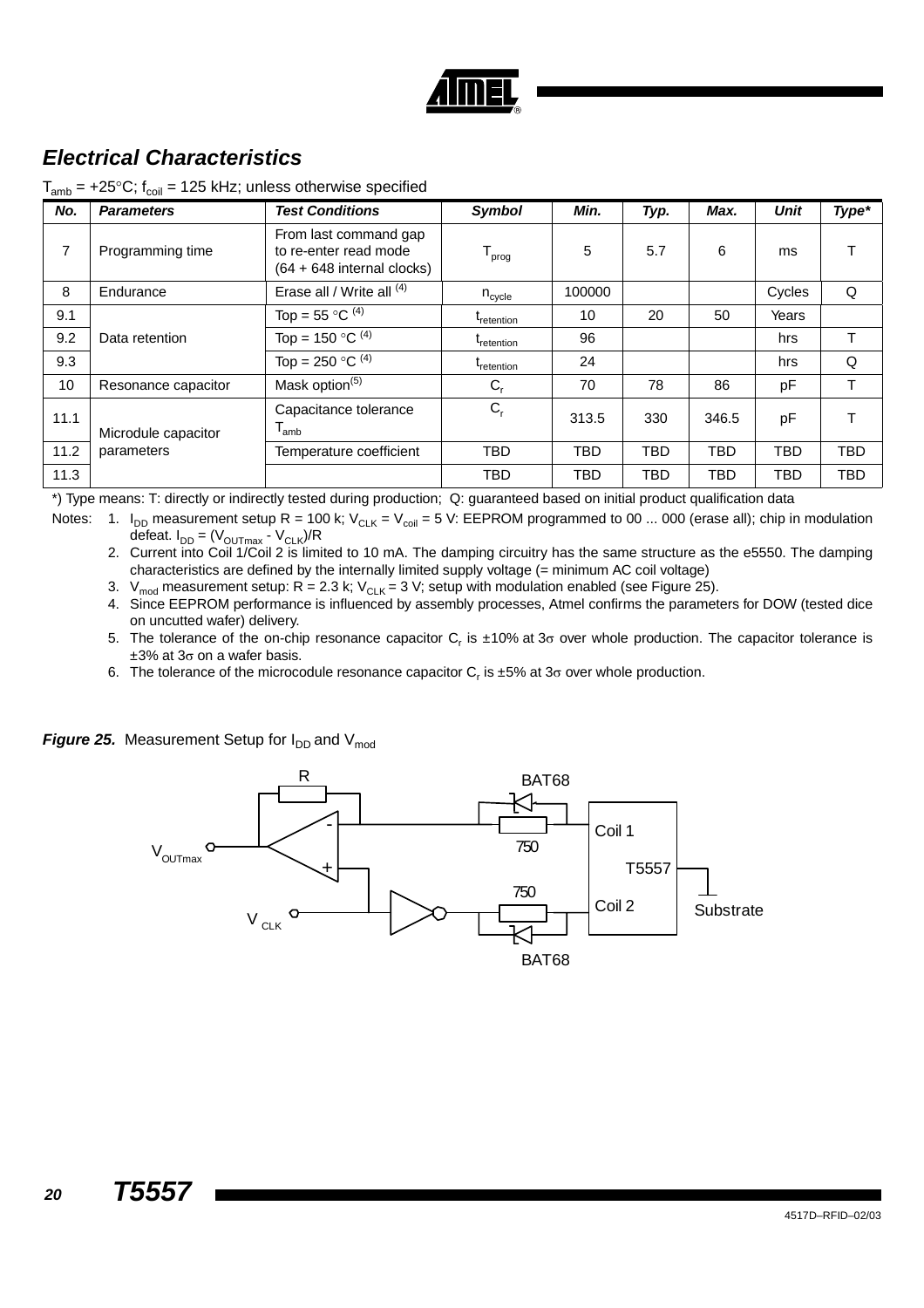# *Ordering Information (2)*

| T5557 | la. | b | IM c c |  | <b>XXX</b> | Package                    |                                                     | <b>Drawing</b> |
|-------|-----|---|--------|--|------------|----------------------------|-----------------------------------------------------|----------------|
|       |     |   |        |  |            | - DDW                      | - Dice on wafer, 6" un-sawn wafer, thickness 300 um |                |
|       |     |   |        |  |            | - DDT                      | - Dice in Tray (waffle pack), thickness 300 um      |                |
|       |     |   |        |  |            | - DBW                      | - Dice on solder bumped wafer, thickness 390 um     | see Figure 27  |
|       |     |   |        |  |            |                            | Sn63Pb37 on 5 µm Ni/Au, height 70 µm                | see Figure 28  |
|       |     |   |        |  |            | - TAS                      | - SO8 Package                                       | see Figure 31  |
|       |     |   |        |  |            | - PAE                      | - MOA2 Micro-Module                                 | see Figure 29  |
|       |     |   |        |  |            | $-$ PP                     | - Plastic Transponder                               | see Figure 33  |
|       |     |   |        |  |            | Customer ID <sup>(1)</sup> |                                                     |                |
|       |     |   |        |  |            |                            | - Atmel standard (corresponds to "00")              |                |
|       |     |   |        |  |            | M01                        | - Customer 'X' unique ID code (1)                   |                |
|       |     |   |        |  |            | 11                         | - 2 Pads without on-chip C                          | see Figure 26  |
|       |     |   |        |  |            | 14                         | - 4 Pads with on-chip 75 pF                         | see Figure 27  |
|       |     |   |        |  |            | 15                         | - Micro - Module with 330 pF                        | see Figure 29  |
|       |     |   |        |  |            | 01                         | - 2 Pads without C; Damping during initialisation   | see Figure 26  |

Notes: 1. Unique customer ID code programming according to Figure 5 is linked to a minimum order quantity of 1 Mio parts per year. 2. For available order codes refer to Atmel Sales/Marketing.

| <b>Ordering Examples</b> | T555711-DDW | Tested dice on unsawn 6" wafer, thickness 300 μm, no on-chip                                                     |
|--------------------------|-------------|------------------------------------------------------------------------------------------------------------------|
| (Recommended)            |             | capacitor, no damping during POR initialisation;<br>especially for ISO 11784/785 and access control applications |
|                          |             |                                                                                                                  |

| <b>Available Order Codes</b> | T555711-DDW, DDT, TAS, PP |
|------------------------------|---------------------------|
|                              | T555714-DDW, DBW, TAS     |
|                              | T555715-PAE               |

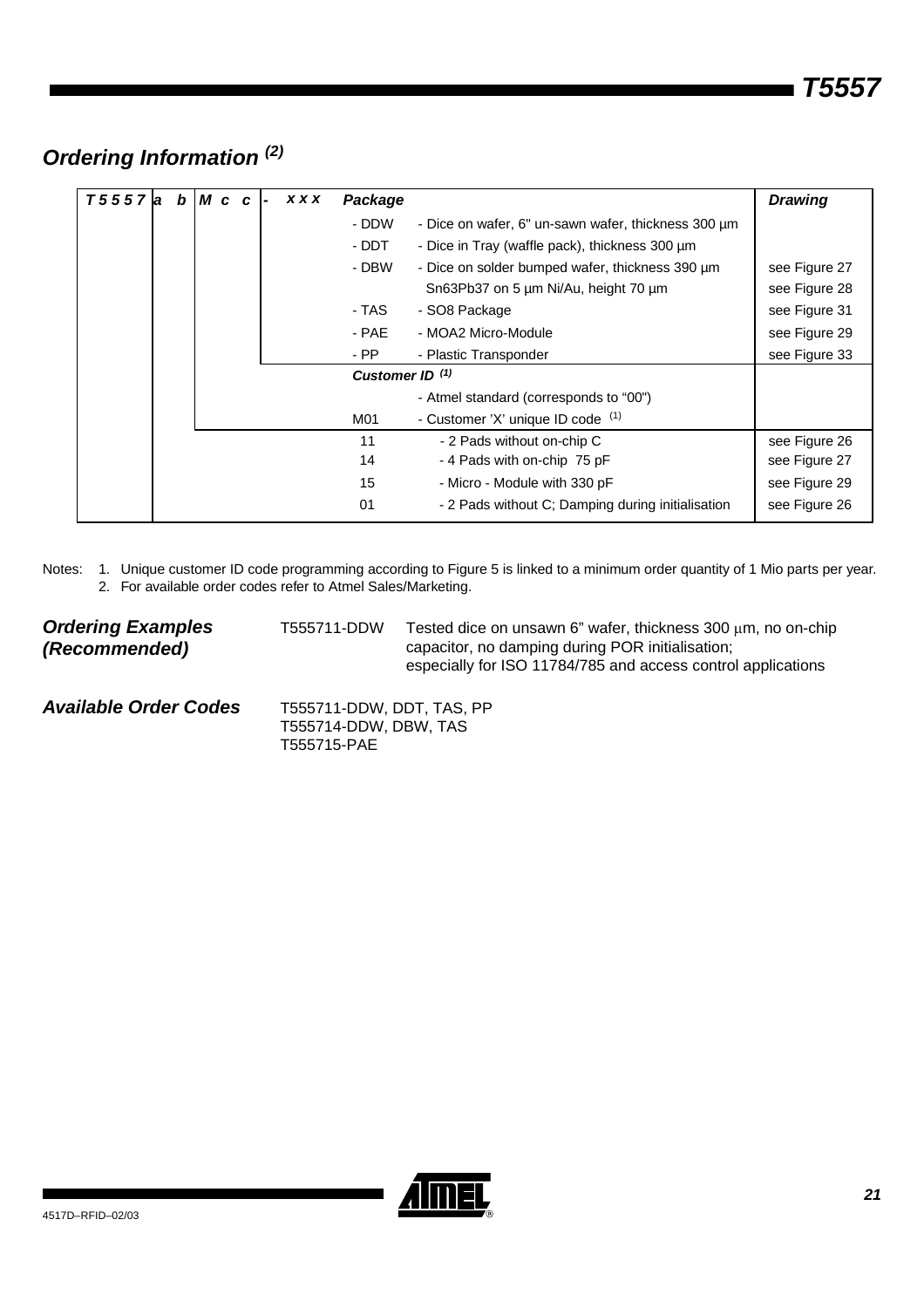

# *Package Information*

*Figure 26.* 2 Pad Layout for Wire Bonding

Dimensions in µm

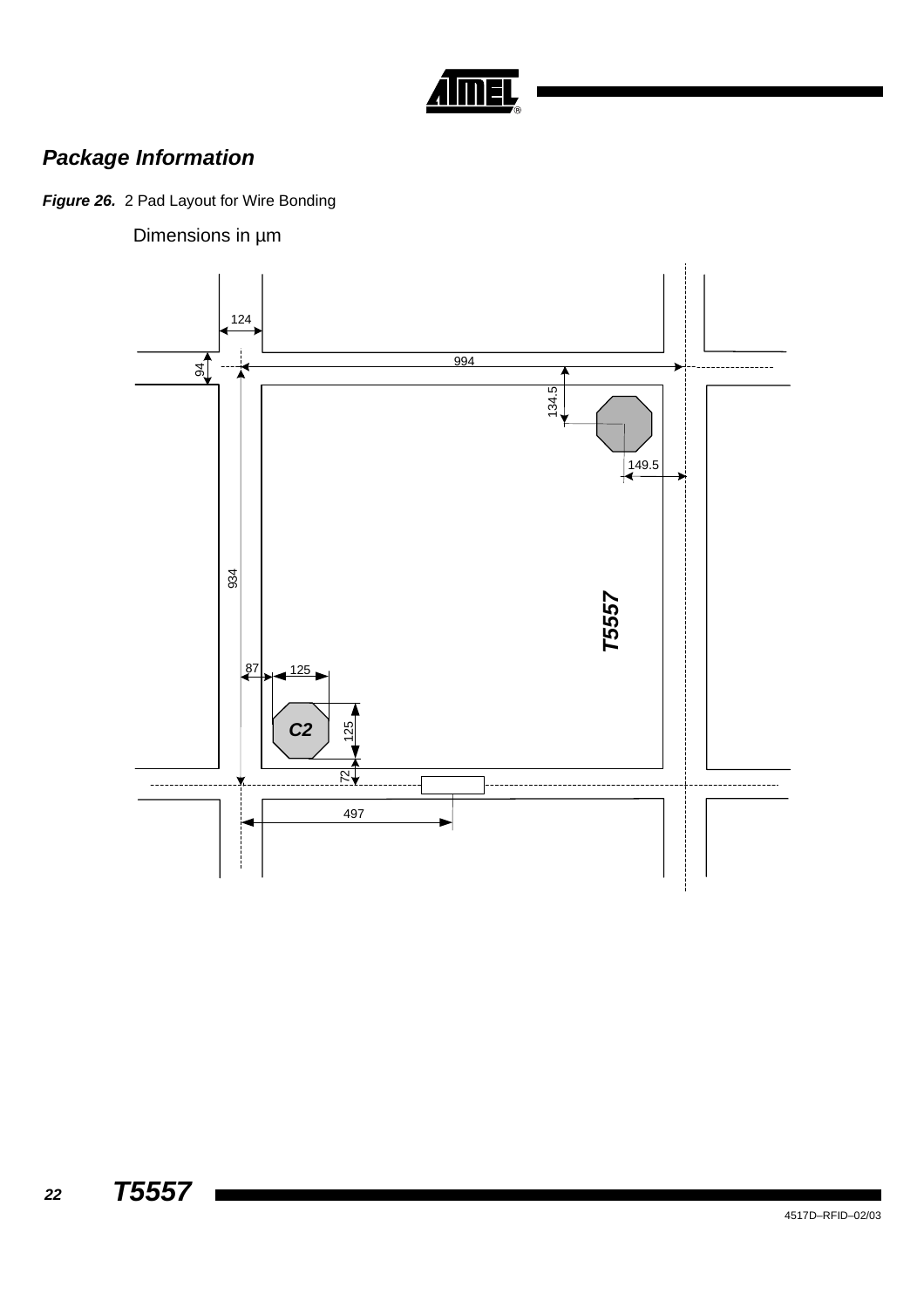*Figure 27.* 4 Pad Flip-chip Version with 70 µm Solder Bumps

## Dimensions in µm





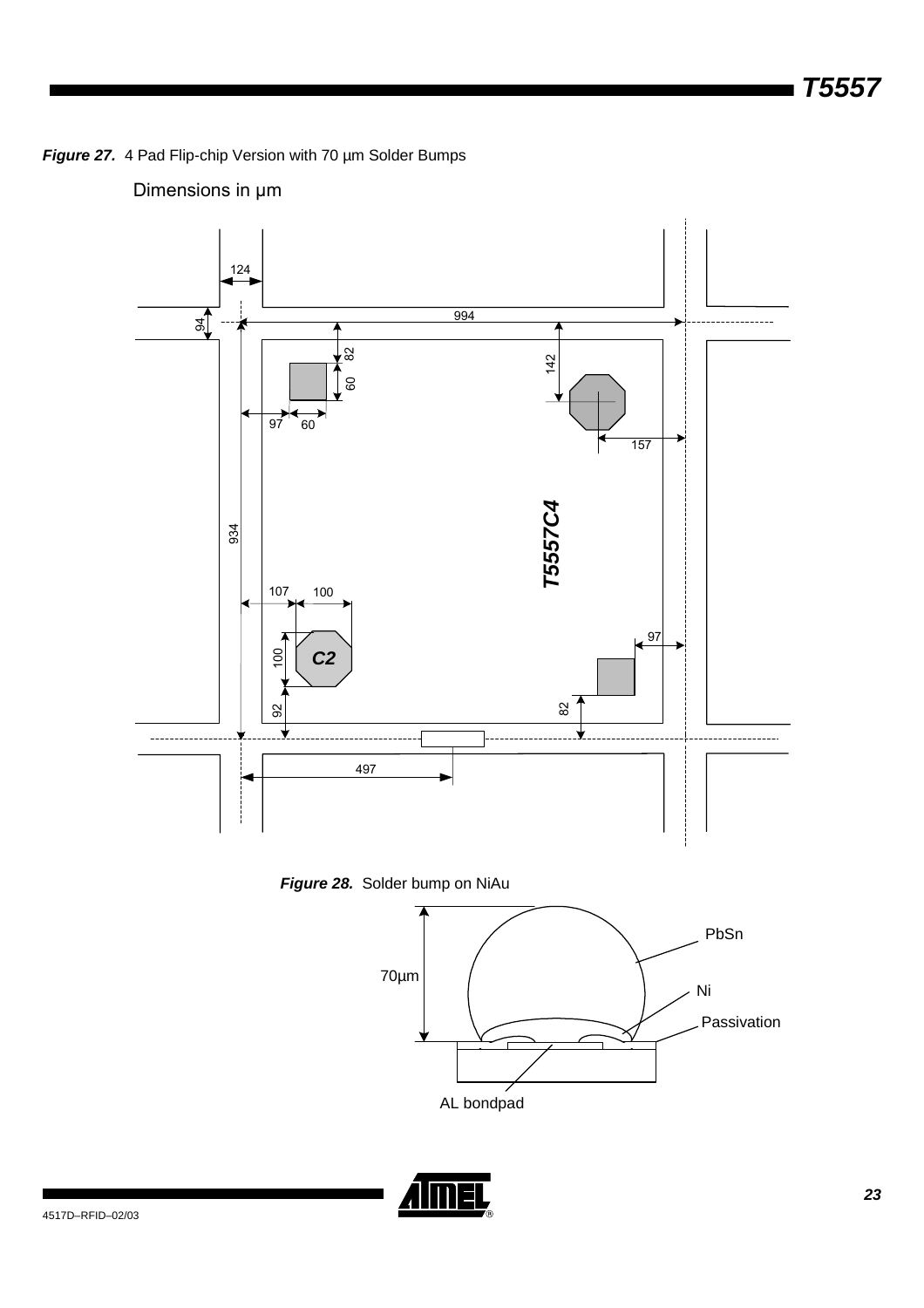

*Figure 29.* Wafer Map



Die: 0.894x0.864, Step: 0.994x0.934, N: 14x17, Frame Step: 13.916x15.878

- > Shift-ASML=[0.3;-6.9] : 15539 dice, 87 shots (11cols x 9rows)
- > Shift-CANON/ALARM/SEM=[0.3;-6.9] W2=[-13.152;6.9] W1=[-6.648;6.9]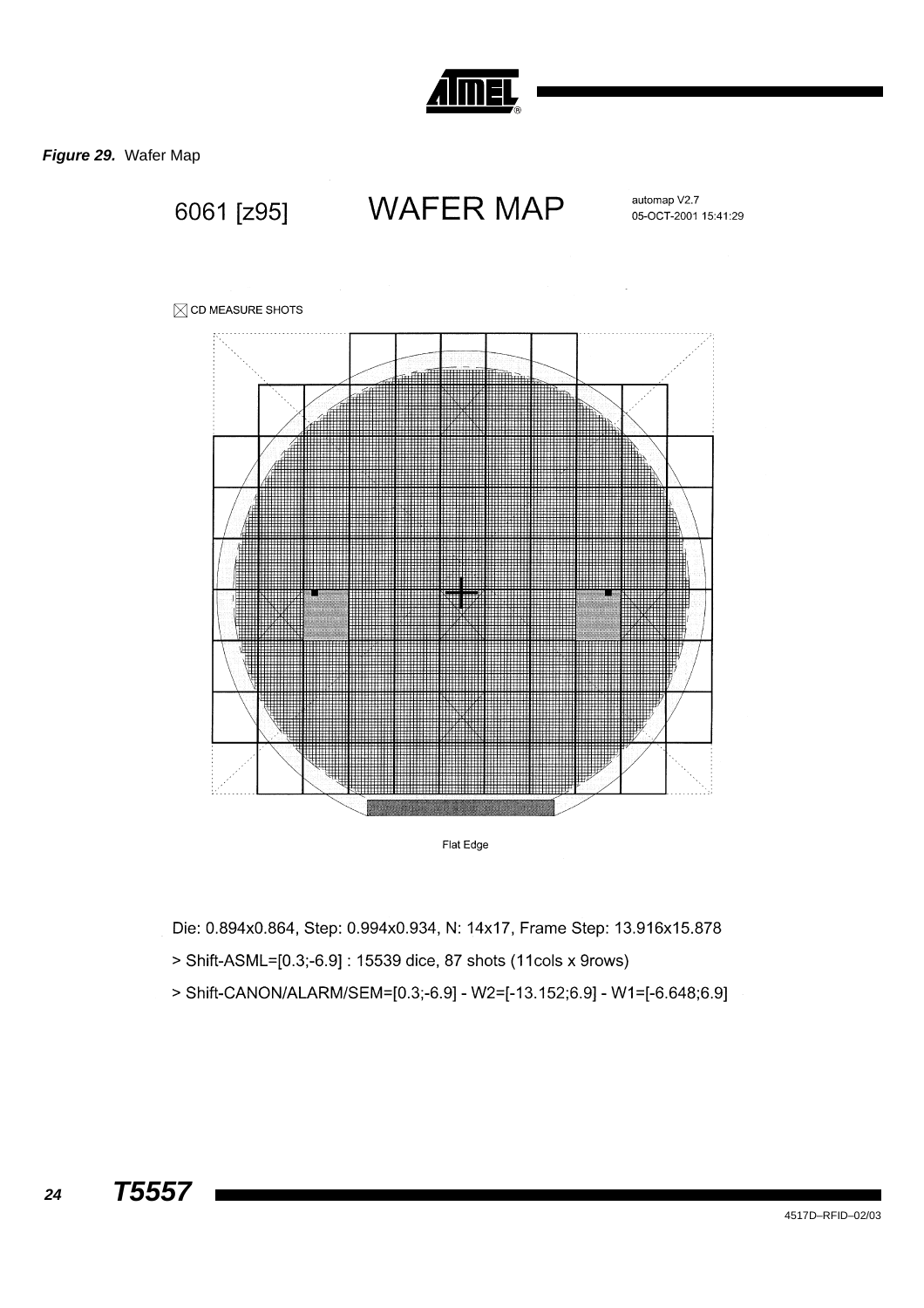### *Figure 30.* NOA2 Micromodule



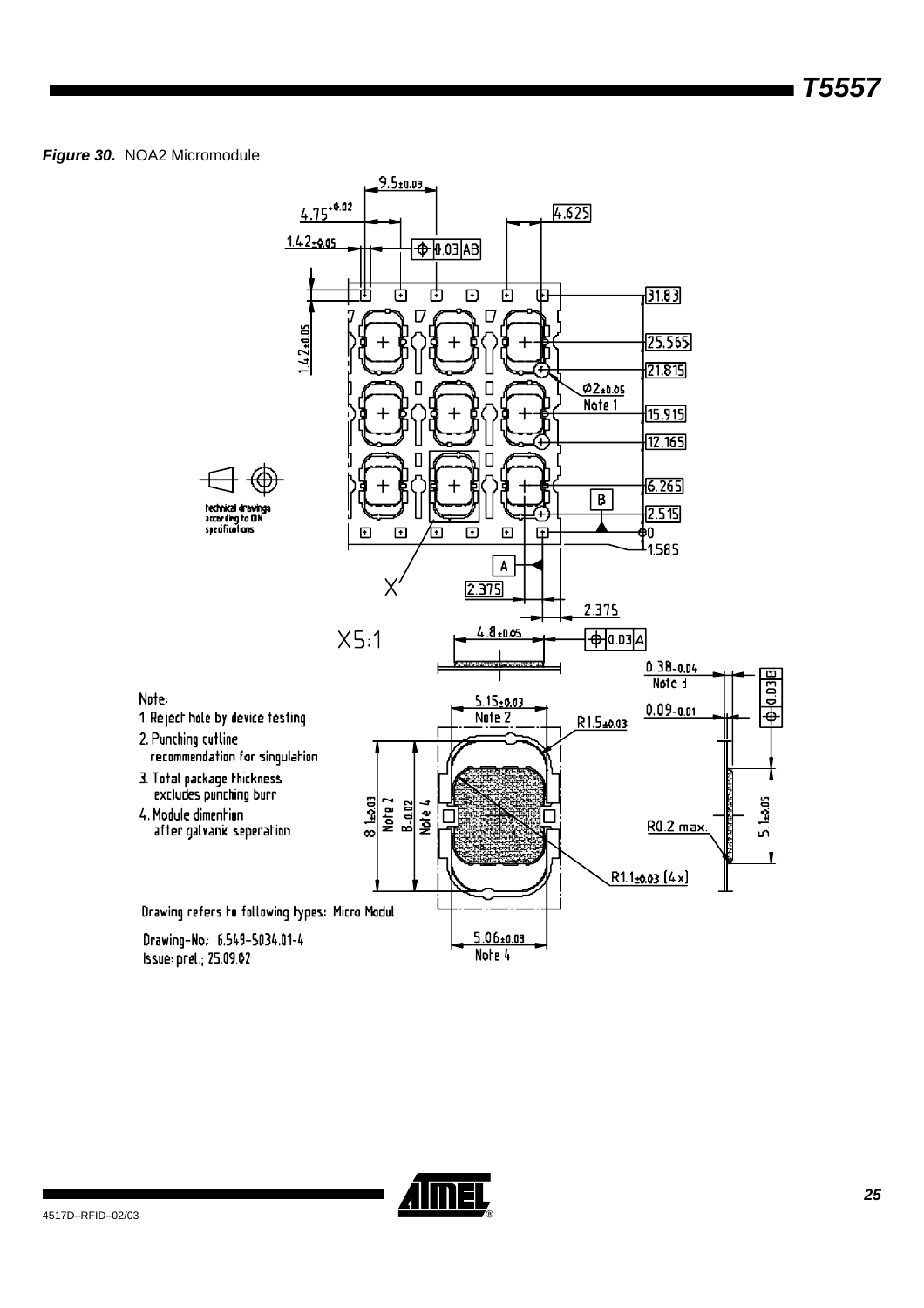

## *Figure 31.* Shipping Reel

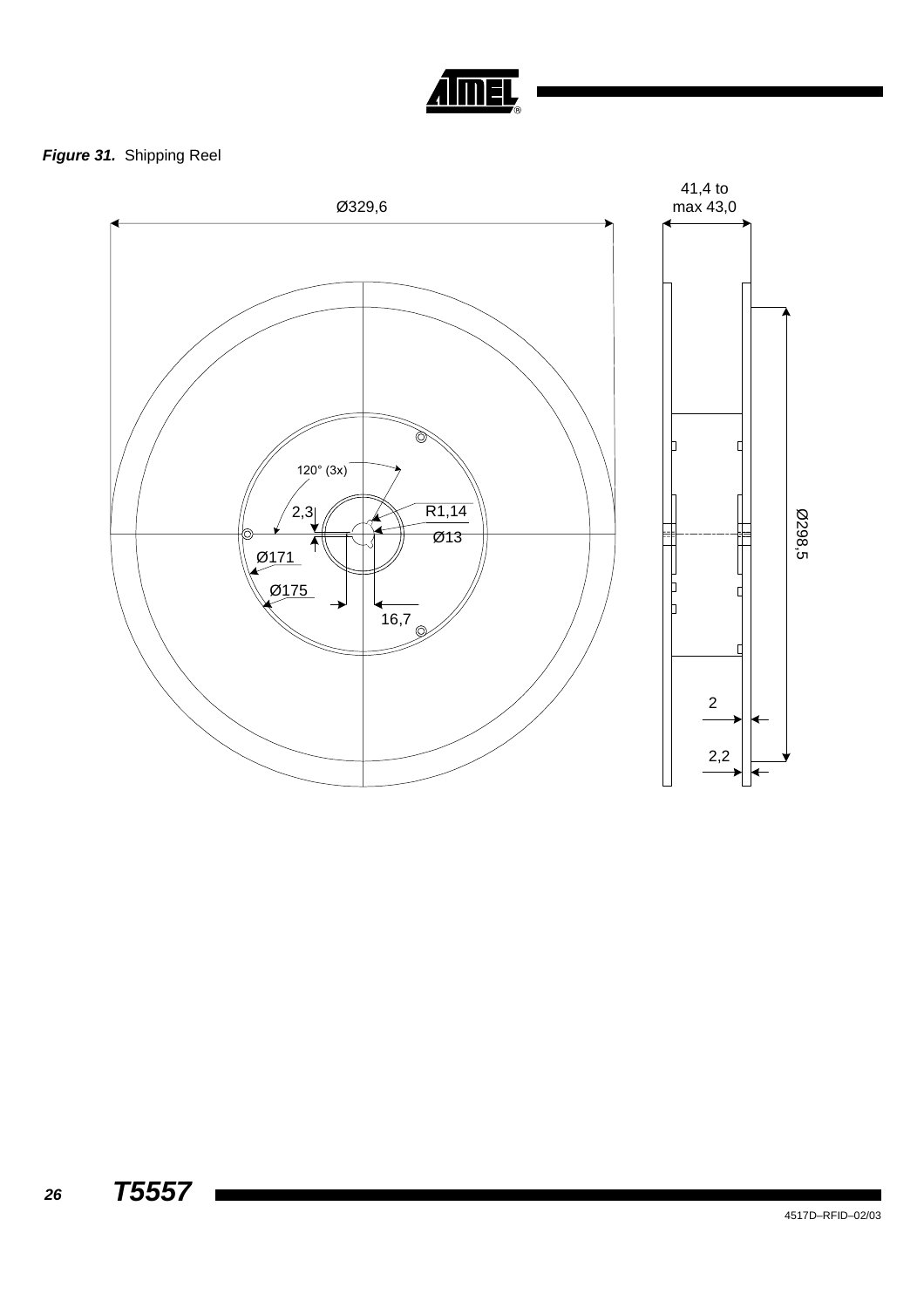*Figure 32.* SO8 Package



*Figure 33.* Pinning SO8



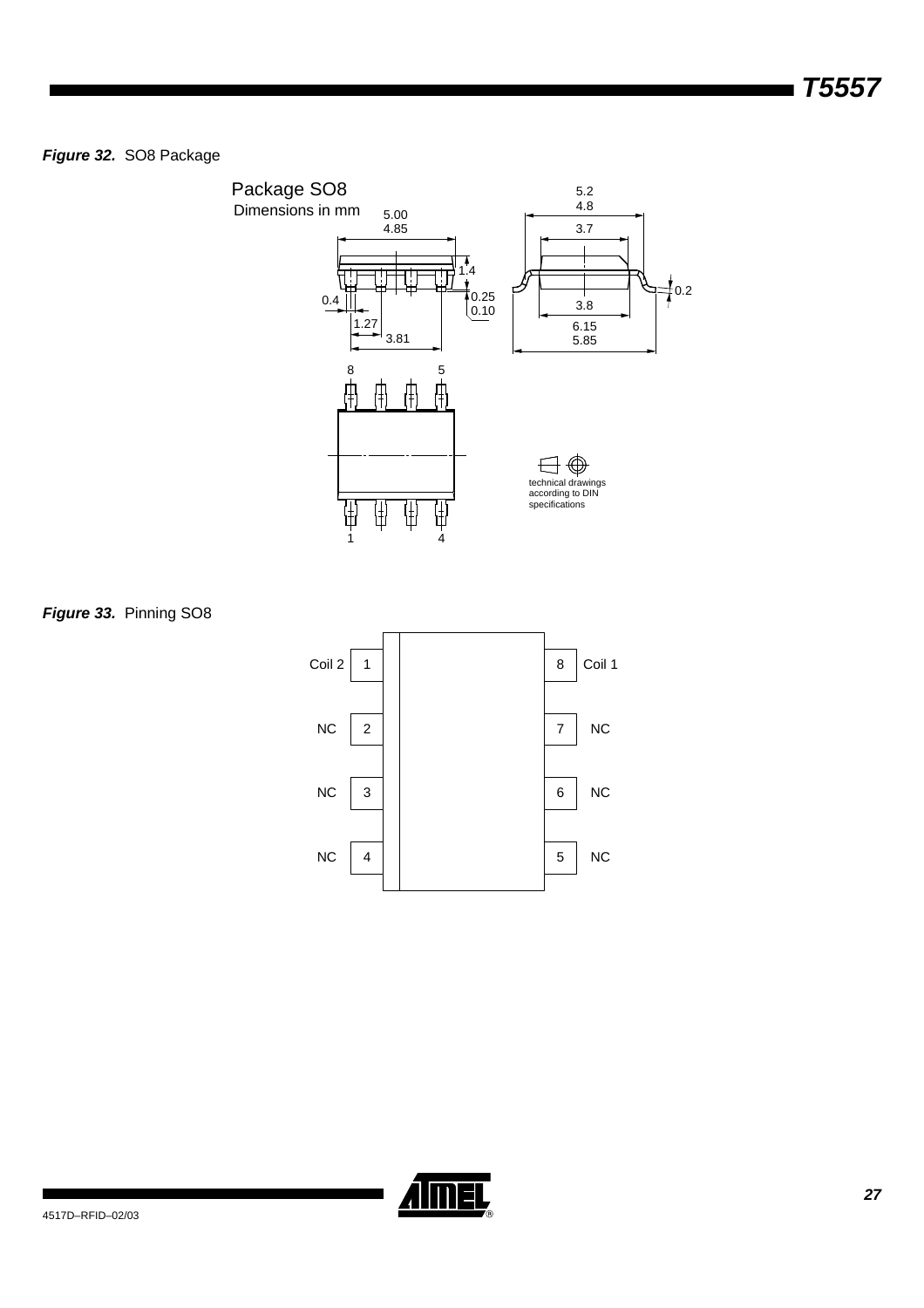

## *Figure 34.* Plastic Transponder

Dimensions in mm

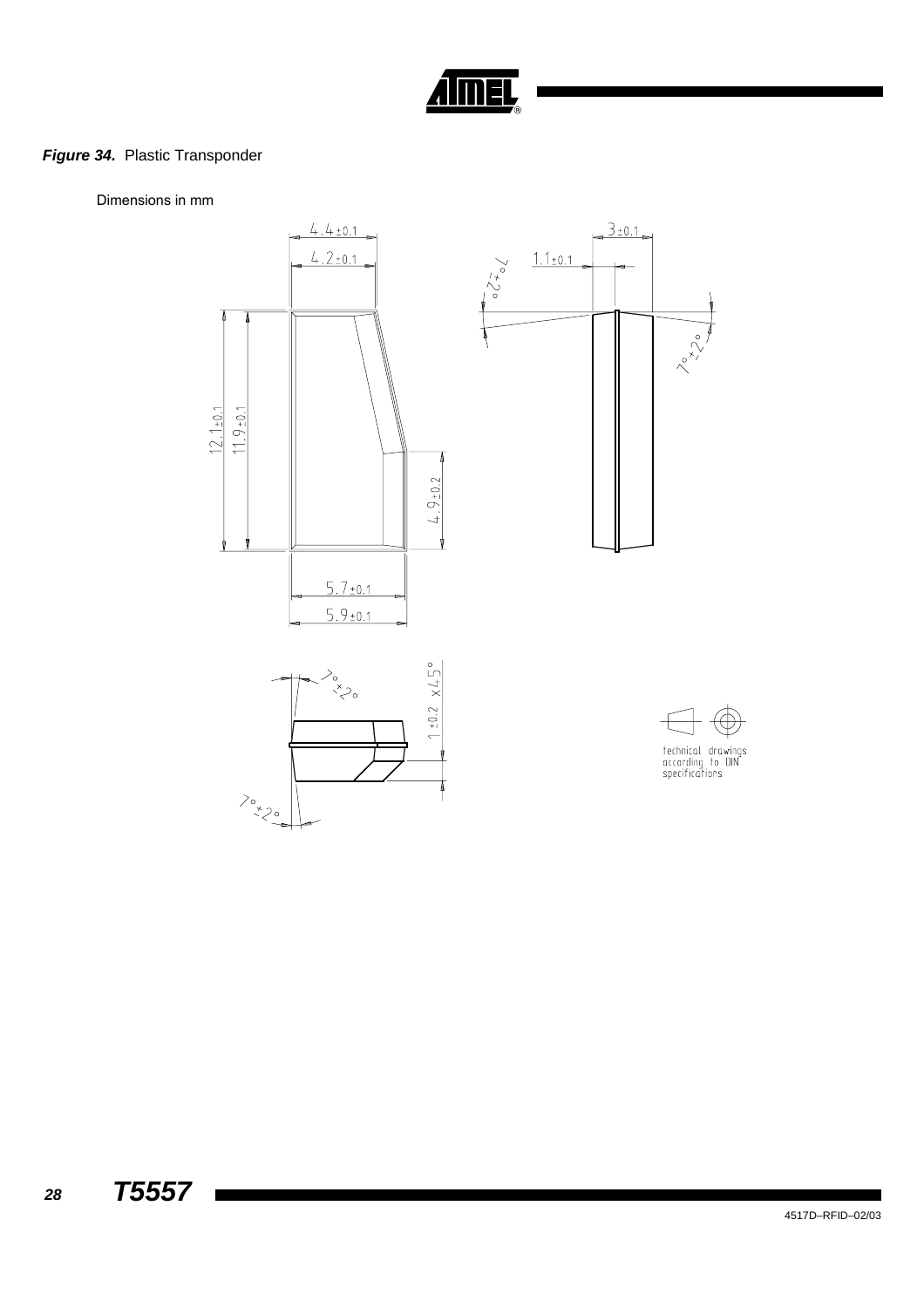## *Operating Characteristics Plastic Transponder*

 $T_{amb}$  = 25°C,  $f_{res}$  = 125 kHz unless otherwise specified; For all other parameters please refer to IC characteristics

| No. | <b>Parameters</b>                                          | <b>Test Conditions</b>                                                                                                         | Symbol                      | Min.  | Typ.                     | Max.  | Unit | <b>Typ</b>  |
|-----|------------------------------------------------------------|--------------------------------------------------------------------------------------------------------------------------------|-----------------------------|-------|--------------------------|-------|------|-------------|
|     | Inductance                                                 |                                                                                                                                |                             |       | 4.0                      |       | mH   |             |
|     | <b>Capacitor</b>                                           |                                                                                                                                | C                           | 386.1 | 390                      | 393.9 | pF   |             |
|     | Resonance frequency                                        | $H_{\text{op}} = 20 \text{ A/m}$                                                                                               | $\mathsf{f}_{\mathsf{res}}$ | 120   | 125                      | 130   | kHz  |             |
|     | Quality factor                                             |                                                                                                                                | $Q_{LC}$                    |       | 13                       |       |      | Q           |
|     | Assembly temperature $t < 5$ min                           | $T_{\rm ass}$                                                                                                                  |                             |       | 175                      |       |      | $^{\circ}C$ |
|     | <b>Magnetic Field Strength (H)</b>                         |                                                                                                                                |                             |       |                          |       |      |             |
|     | Max. field strength where<br>transponder does not modulate | No influence to other<br>transponders in the field                                                                             | $H_{\text{pp not}}$         |       | 4                        |       | A/m  | т           |
|     |                                                            | $T_{amb} = -40$ °C                                                                                                             | $H_{\text{pp-40}}$          |       | 30                       |       | A/m  | Q           |
|     | Field strength for operation                               | $T_{amb} = 25^{\circ}C$                                                                                                        | $H_{\text{pp 25}}$          |       | 18                       |       | A/m  | T.          |
|     |                                                            | $T_{amb} = 85^{\circ}C$                                                                                                        | $H_{\text{pp 85}}$          |       | 17                       |       | A/m  | Q           |
|     | Programming mode                                           | $T_{amb} = 25^{\circ}C$                                                                                                        | $H_{\text{pp}}$             |       | 50                       |       | A/m  | T           |
|     | Maximum field strength                                     |                                                                                                                                | $H_{\text{pp}\,\text{max}}$ |       |                          | 600   | A/m  | Q           |
|     | <b>Modulation Range (see also H-DV curve)</b>              |                                                                                                                                |                             |       |                          |       |      |             |
|     | Modulation range                                           | $H_{pp} = 20$ A/m<br>$H_{\text{pp}} = 30 \text{ A/m}$<br>$H_{\text{pp}} = 50 \text{ A/m}$<br>$H_{\text{pp}} = 100 \text{ A/m}$ | <b>DV</b>                   |       | 4.0<br>6.0<br>8.0<br>8.0 |       | V    |             |